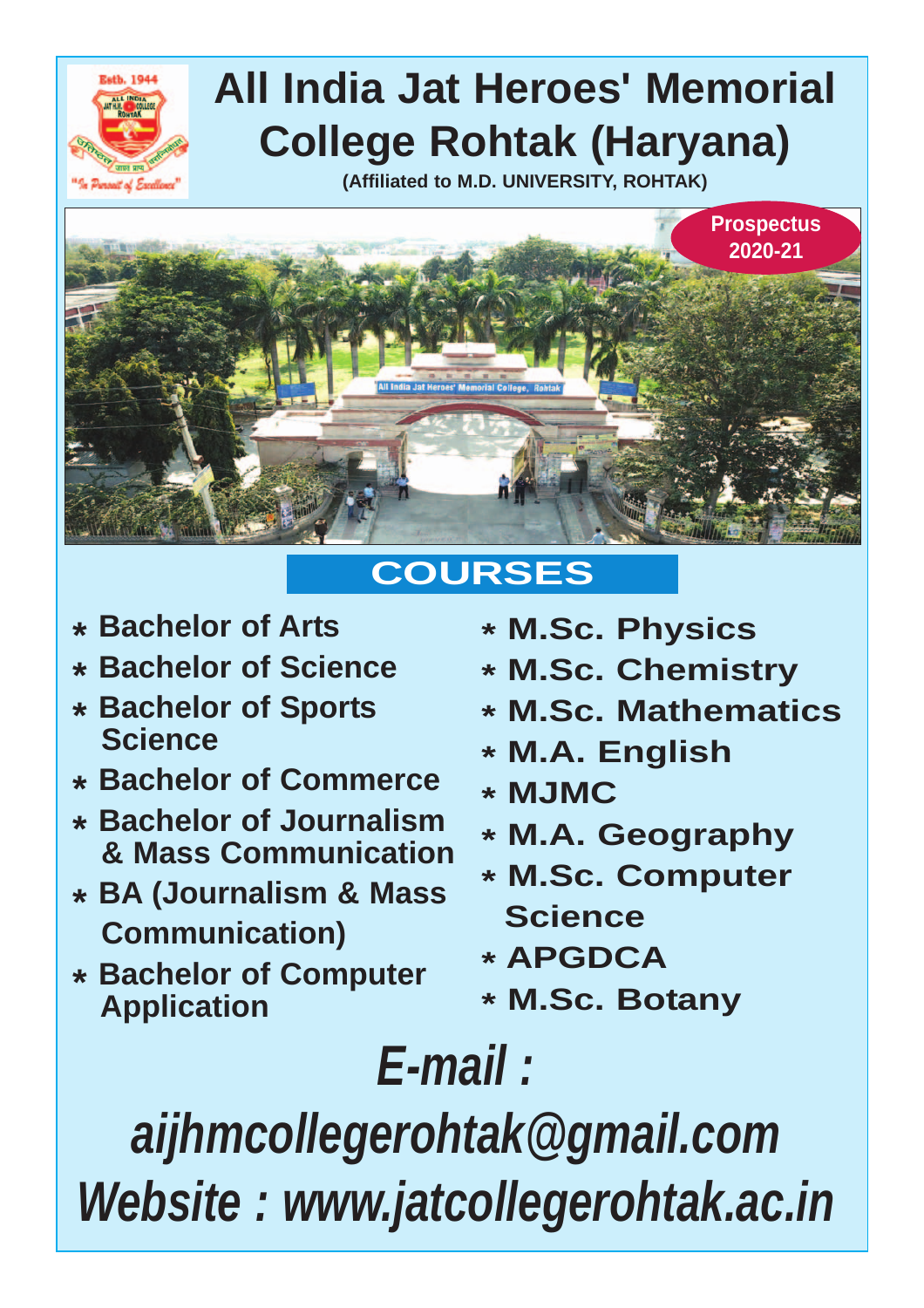## <u>प्राचार्या</u>



संदेश

प्रिय विद्यार्थियों और स्टाफ सदस्यों हम सभी के लिए यह बहुत ही गौरवमयी अवसर है कि हमारे महान पूर्वजों ने जिस विस्तृत सोच, अटल विश्वास और कठोर मेहनत के बल पर 1944 में हम सभी के प्रिय अखिल भारतीय जाट सुरमा स्मारक महाविद्यालय की स्थापना की थी। वह कॉलेज अपने लक्ष्यों के अनुसार अग्रसर होते हुए नई–नई बुलंदियों को छूता हुआ 76वर्ष का हो गया है। आप सभी की मेहनत और समर्पण भावना के चलते सुविधाओं और नए–नए कोर्सों की बदौलत यह  $\overline{\mathbf{g}}$ हर वर्ष और ज्यादा होता जा रहा है।

इस महाविद्यालय में विद्यार्थियों को विश्वविद्यालय रतर की सभी सुविधाएं मिल रही हैं। यहां पर अंतरराष्ट्रीय रतर की शूटिंग रेंज, इंडोर स्टेडियम और आधुनिक प्रयोगशालाएं स्थापित की गई हैं। वहीं लडकियों व लडकों के लिए अलग-अलग छात्रावास की सुविधा है। प्रदूषणमुक्त व हरा–भरा कैंपस विद्यार्थियों के सर्वांगीण विकास में सहायक है। कॉलेज की यथ रेडक्रॉस इकाई को सेवा के लिए इस वर्ष महामहिम राज्यपाल कप्तान सिंह सोलंकी द्वारा स्टेट चैंपियनशिप टॉफी से व बेस्ट वालिंटियर की ट्रॉफी से सम्मानित किया गया है। खेलों में भी हमारा विशेष स्थान रहा है। कॉलेज को खेलों की लगातार 25वीं बार की ओवर ऑल टॉफी मिलना भी अपने अपने आप में एक रिकार्ड है। महाविद्यालय में एनसीसी, एनएसएस व वाईआरसी की कई यनिटें कार्यरत हैं, जिनमें भाग लेकर विद्यार्थी पर्यावरण संरक्षण, पानी बचाने व महिला सशक्तिकरण जैसे विषयों पर जागरुकता फैलाने का कार्य करते हैं। महर्षि दयानंद विश्वविद्यालय की स्नातक व स्नातकोत्तर ×ोरिट सचि में हमारे विद्यार्थी हर वर्ष अग्रणीय स्थान प्राप्त कर रहे हैं। विद्यार्थियों की प्लेसमेंट करवाने पर कॉलेज प्रबंधन का विशेष जोर रहता है। गत सत्र में 150 विद्यार्थियों का चयन जॉब फेयर में किया गया, जिनमें से कई विद्यार्थी अच्छी प्लेसमेंट पा चुके हैं।

+हाविद्यालय ने पिछले 76वर्षों में अनेक प्रशासनिक अधिकारी, शिक्षाविद्, राष्ट्रभक्त, सैन्य अधिकारी, राष्ट्रीय व अंतरराष्ट्रीय स्तर के खिलाड़ी तैयार करने में महत्वपूर्ण भूमिका निभाई है। कैंपस सीसीटीवी कैमरी की निगरानी में है। सभी विद्यार्थियों व उनके अभिभावकों को कॉलेज की सभी प्रकार की सूचनाएं मिल सकें इसके लिए मोबाइल मैसेज की सुविधा भी शुरू की गई है। मैं यहां पर कार्यरत शिक्षकगण व गैर शिक्षक कर्मियों का धन्यवाद करना चाहंगी जिनके अथक प्रयासों के बदौलत ही हमने शिक्षा के क्षेत्र में नए आयाम बनाए हैं। इसके साथ–साथ विद्यार्थियों और उनके अभिभावकों से अपील करती हूं कि वे महाविद्यालय · की बेहतरी के लिए हर संभव सहयोग तो करें ही साथ ही महाविद्यालय से जुड़े रहकर अपने सुझाव भी हमारे साथ साझा करें।

> शुभकामनाओं सहित। –डॉ. संगीता दलाल णचार्या **Prospectus 2020-21** अखिल भारतीय जाट सूरमा रमारक महाविद्यालय, रोहतक।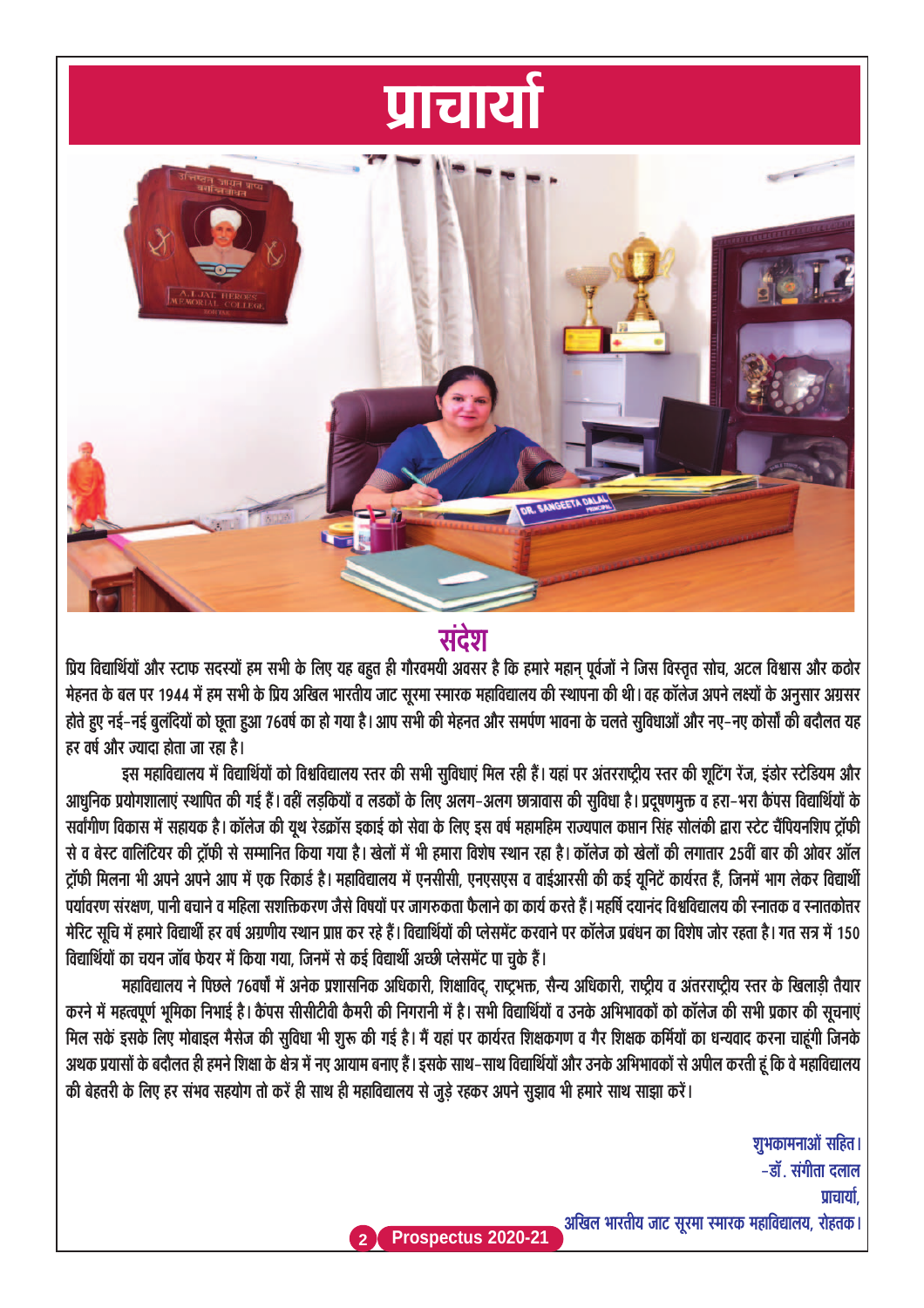## **Contents**

#### **S.No. Particulars Community Page No.**

- 1. Admissions : Procedure and Regulations
- 2. Reservation of seats
- 3. Introduction
- 4. Infrastructure
- 5. Important Information
- 6. College Administration
- 7. Teaching Faculty
- 8. Subjects Offered
- 9. Refund of Fee/Rules for Security/Fine/Bus Pass/I-Card
- 10. Scholarships and Aids
- 11. Prizes
- 12. Library
- 13. Important Contact List for Students

## **Admissions: Procedure and Regulations**

## **Online as per guidelines of DHE Portal**

Visit College website & register for online admission & online fee payment.

## **ELIGIBILITY CONDITIONS FOR ADMISSION TO UG/PG COURSES**

#### **1. B.A./B.Sc./B.Com. (10+2+3 pattern)**

No one shall be eligible to join the first semester of B.A/B.Sc./B.Com. unless he/she has passed one of the following examinations with atleast 33% marks in aggregate for admisson to B.A. Sem-1, 40% for admission B.Com. Sem-I and 45% for admission to B.Sc. Sem-I (minimum pass marks in case of SC/ST candidates of Haryana only) : Senior Secondary Certificate Examination (10+2) of Board of School Education Haryana, Bhiwani.

OR

Diploma in Pharmacy Course (for B.A./B.Sc.) (Sem-I only)

OR

3-Year professional diploma programmes conducted by the State Board of Technical Educaton Haryana for admission to B.A./B.Sc./B.Com. courses in 1st semester only.

OR

Any other examination regonised by the University as equivalent there to.

#### **2. Bachelor of Computer Application**

Senior Secondary Examination (10+2) of Board of School Education Haryana, Bhiwani with 45% marks in aggregate or an equivalent examination recognised by this University.

OR

Three years Diploma Course conducted by State Board of Technical Education Or any **3 Prospectus 2020-21**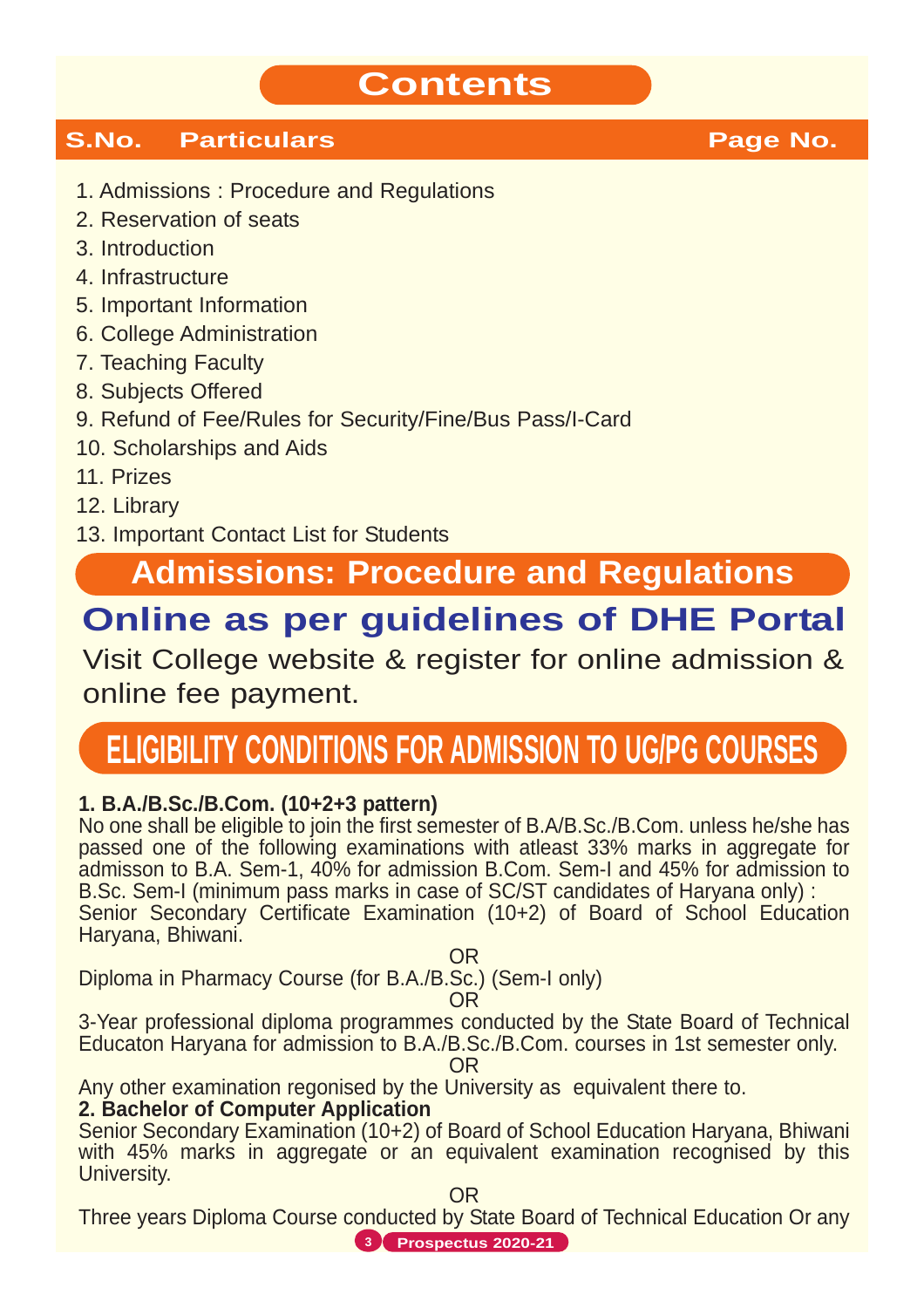other examination recognized by the State Board of Technical Education as equivalent thereto.

#### **3. B.A. (Journalism and Mass Communication )**

Senior Secondary Examination (10+2) of Board of School Education Haryana, Bhiwani with 45% marks in aggregate or an equivalent examination recognised by this University. **OR** 

Three years Diploma Course conducted by State Board of Technical Education Or any other examination recognized by the State Board of Technical Education as equivalent thereto.

#### **4. Master of Arts**

M.A. (English)/Journalism and Mass Communication/Geography)

Bachelor's degree/Shastri Examination (New Scheme) of three years duration with atleast 45% in aggregate or any other examination recognized as equivalent thereto.

#### **5. Master of Science**

#### **(i) M.Sc. (Physics)**

B.Sc. (Hons) in Physics/B.Sc. Pass with Physics and mathematics as two of the main subjects with atleast 50% marks in aggregate or any examination recognised by M.D. University, Rohtak as equivalent thereto.

#### **(ii) M.Sc. (Chemistry)**

B.Sc. (Hons.) in Chemistry / B.Sc. Pass with Chemistry as one of the main subject with atleast 50% marks in eggregate or any examination recognised by M.D. University, Rohtak as equivalent thereto.

#### **(iii) M.Sc. (Mathematics)**

B.A/B.Sc. (Hons.) in Mathematics / B.A. or B.Sc. Pass with Mathematics as one of the main subject with atleast 50% marks in aggregate or any examination recongnised by M.D. University Rohtak as equivalent thereto.

#### **(iv) M.Sc. (Comp. Science)**

Bachelor/Postgraduate Degree in any discipline with atleast 50% marks in aggregate or any examination recognised by M.D. University, Rohtak as equivalent thereto.

#### **6. Master of Commerce**

B.Com. (Hons. / Passed) BBA or B.A. with Economics/ Commerce Marketing/Insurance as a subject with atleast 45% marks in aggregate or any other examination recognized by M.D. University Rohtak as equivalent thereto.

#### **7. Advance Post-Graduate Diploma in Computer Application (APGDCA)**

Bachelor Degree in any discipline with atleast 45% marks in aggregate or any other examination recognised by M.D.U. Rohtak as equivalent thereto.

#### **Note :**

(i) Admission in the 1st Semester of B.A./B.Sc./B.Com. shall be applied online through Govt. of Haryana Portal from 2020-2021.

(ii) Admissions can be applied on the following site : www.highereduhry.com

(iii)Aadhar No. and bank account number of the applicant is "Mandatory".

(iv)Photograph and scanned signature of the applicant are "Mandatory".

(v)Students must carry the following before filling the application form :-

(1) Photograph, (2) Signature-scanned; (3) Copy of 10th certificate; (4) Copy of 10+2 certificate; (5) Caste Certificate; (6) Weightage certificate; (7) Copy of Aadhar number; (8) Copy of bank account number and name of the bank with branch name (9) Mobile Number.

(vi) University admission guidelines will be available in first step.

#### **PROMOTION UNDER SEMESTER SYSTEM TO THE NEXT SEMESTER**

**1.** The candidate will be allowed to appear to the examination if he / she meets the following requirements:

**a)** bears a good moral character

**b)** has been on the rolls of department during the semester / year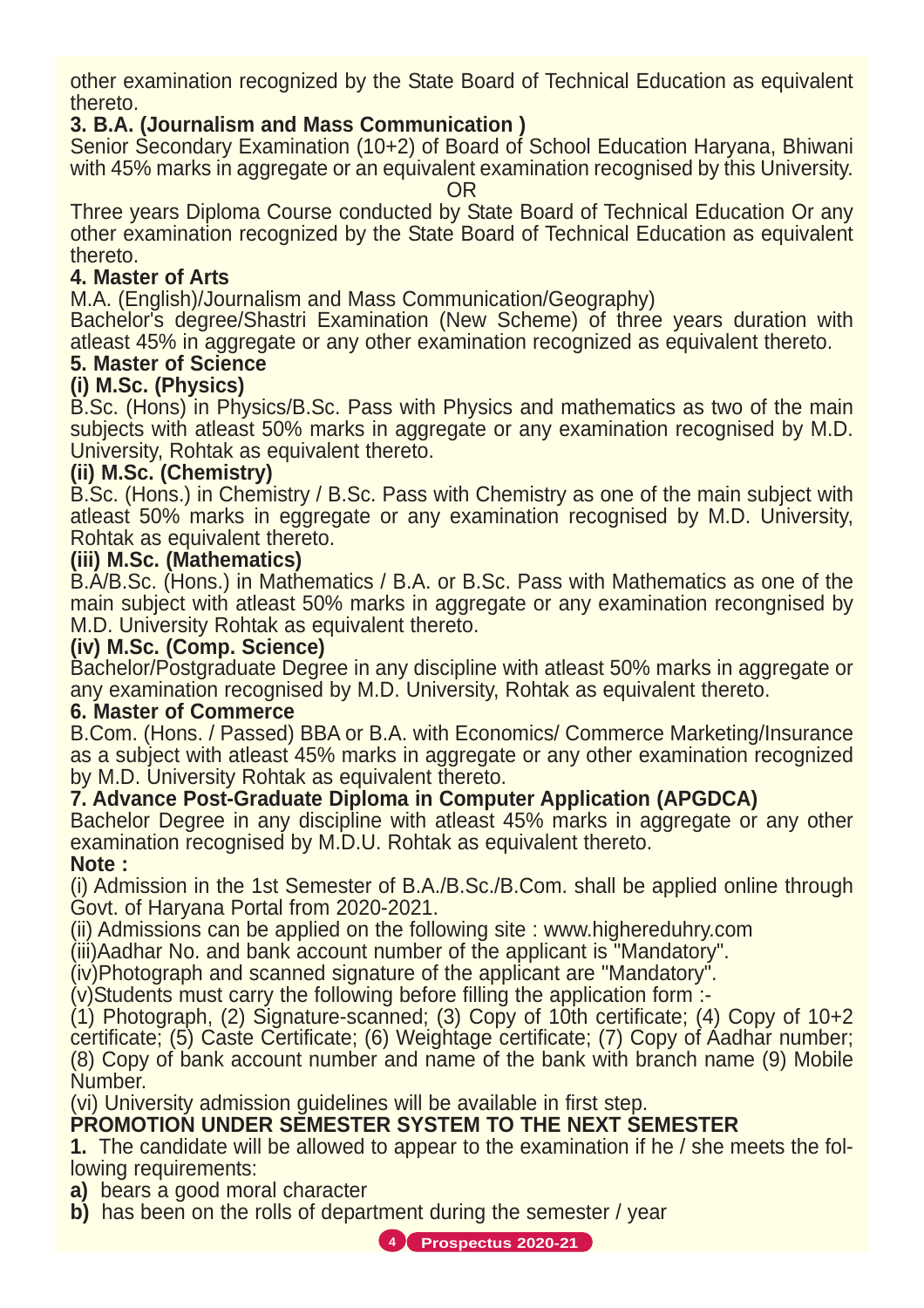**c)** has attended not less than 65 % of lectures delivered in theory as well as practical. **2.** A student who has passed atleast 50% papers of 1st semester shall be promoted to 3rd semester, a student who has passed all the papers of 1st semester shall be promoted to 5th semester. Student to the other semester will be promoted automatically. Further, the students who have taken admission n 1st semester in any course prior to session 2016-17, all such students will be promoted automatically irrespective of passing the papers of 1st / 3rd/5th semester unless otherwise specified in any other Ordinance.

**3.** It is clearly mentioned that for this session i.e. 2020-21, unless otherwise specified in any ordinance, the students will be promoted to the next semester/class automatically provided he/she is eligible to appear in the lower semester examination. However, for promotion to 3rd semester he/she must have cleared atleast 50% papers of the 1st semester.

#### **Compulsory Qualifying Paper :** Environmental Studies

**Note :** The students will be required to qualify this paper in first year otherwise the final result will not be declared and degree will not be awarded.



## **All India Jat Heroes' Memorial College Rohtak (Haryana)**

**(Affiliated to M.D. UNIVERSITY, ROHTAK)**

- जहां संक्रमण ज्यादा है, वहां लोगों को हर हाल में मारक पहनना चाहिए। भीड़भाड़ वाली जगहों में भी मारक पहनना बेहद जरूरी है।
- सभी स्वस्थ लोगों को तीन परतों वाला फैब्रिक मास्क पहनना चाहिए, जो लोग बीमार हैं, वो <u>मेडिकल ग्रेड का मास्क पहने।</u>
- जिन जगहों पर संक्रमण का रतर बहुत ज्यादा है, वहां सभी लोगों को मेडिकल-ग्रेड का मारक  $\overline{s}$ स्तेमाल करना चाहिए।
- Hरक पहनने से पहले अपने हाथों को जरूर साफ कर लें। एल्कोहॉल बेरड सेनेटाइजर या सोप से हाथों को अच्छी तरह साफ करें।
- <u>मारक ऐसे पहने की मुंह और नाक पूरी तरह ढकें और कोशिश करें कि आपके मारक और मुंह के बीच कोई गैप ना रहे।</u>
- ) मारक पहनते समय मारक को ना छुएं, मारक की बेल्ट से ही उसे पहनें |
- A मास्क को जितनी जल्दी-जल्दी हो सके बदलते रहें और कोशिश करें कि सिंगल-यूज मास्क को री-यूज करने से बचें ।
- जब आप मास्क उतार रहे हों तो उसे पीछे की ओर से उतारें। सामने की तरफ से उसे हाथ ना लगाएं। मास्क को उतारने के तुरंत बाद उसे डिस्कार्ड कर दें। इस्तेमाल किए गए मास्क को ढक्कन वाले कूड़ेदान में ही डालें।
- कॉलेज कैंपस में मारक पहनना अनिवार्य है।

 $-$ Шанај हाँ संगीता दलाल

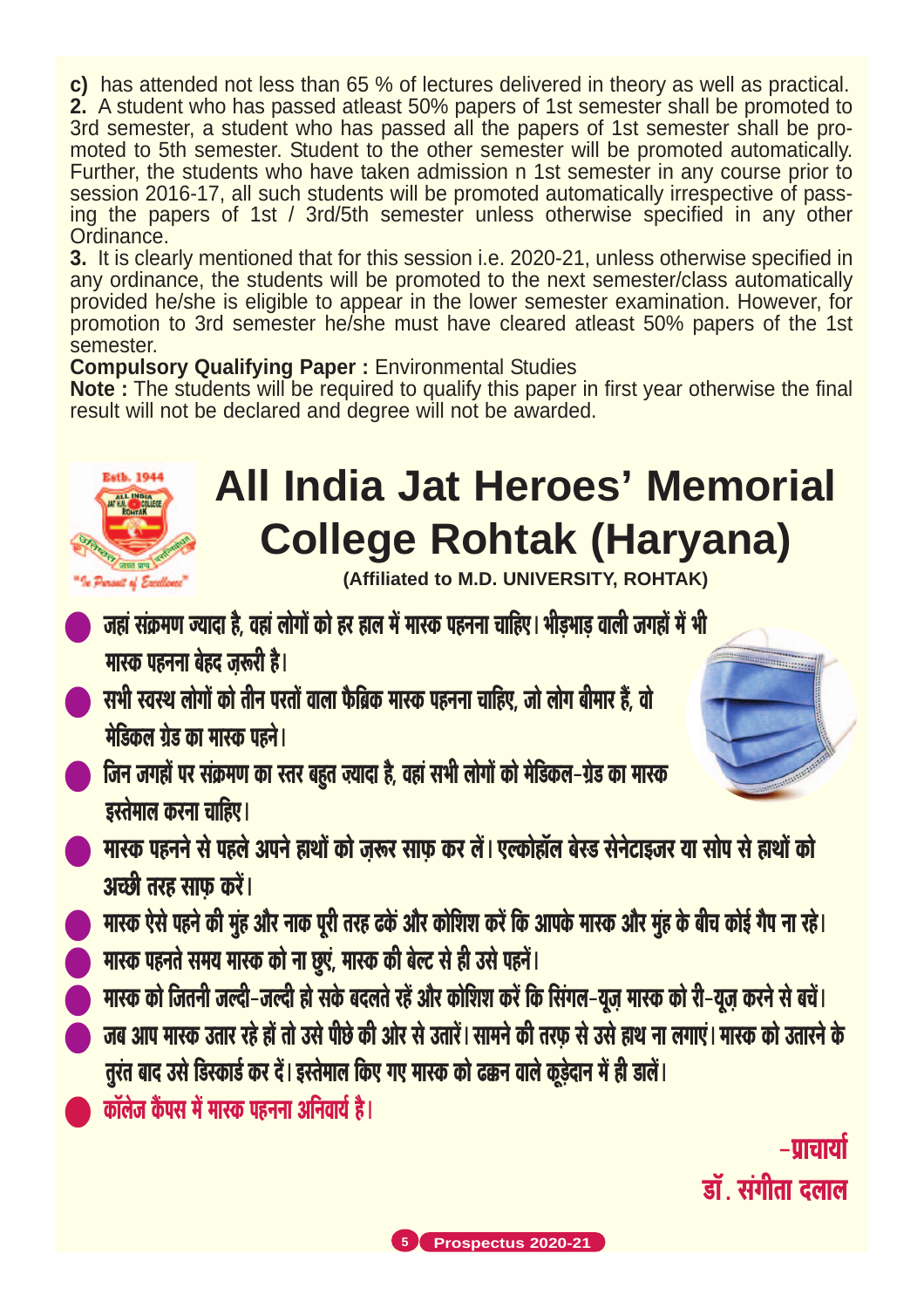## **Reservation of Seats Weightages**

Reservation of seats, in view of Reservation Policy issued by Govt. of Haryana vide Notification No. 22/10/2013-IGSIII dated 28.2.2013 and instructions received from time to time in various programmes offered in Govt./Govt. aided educational/technical/professional institution is as detailed below:

#### **CATEGORY PERCENTAGE**

(a) All India Open Category Seats (Including Haryana State) (AIO) 15% of the sanctioned intake (b) State Quota 85% of the sanctioned intake (b-1) Haryana Open General Category (HOGC) 50% of the State Quota i.e. 42.5% of total intake (b-2) Reserved Categories of Haryana 50% of State Quota i.e. 42.5% of total intake Scheduled Caste (SC) 20% of State Quota (17% of total intake) Backward Classes of Haryana (A) (BCA) 16% of State Quota (13.6% of total intake) Backward Classes of Haryana (B) (BCB) 11% of State Quota (9.35% of total intake) Physically Handicapped of Haryana (PH) 3% of State Quota (2.55% of total intake)

#### **Note : The reservation of seats is as per Reservation Policy of the State Govt. of Haryana and is subject to change/amendment made by the State Govt. from time to time.**

In the event of quota reserved for physically handicapped remain unutilized due to non availability for suitable category of handicapped candidates, it may be offered to Ex-Servicemen and their wards (1% and the dependant of Freedom Fighter 1%)

Further 3% reservation is also provided to Ex-servicemen/Freedom Fighter and their dependents by providing reservation within reservation of 1% of General Category, 1% out of Scheduled Caste and 1% from Backward Classes category for admission to the various educational institutions of the Govt. and Govt. aided/institutes located in Haryana. As far as Block allocation in Block-A and Block-B of Backward class category is concerned year wise rotational system will be adopted. For example if block-A of Backward Classes are given seats in academic year 2013, the next Block i.e. (B) Block of category of Backward Classes will be given seats in the next academic year 2017 and so on.

Note: A roster for Reservation of Ex-Service Men/Freedom Fighter be maintained and carry forward all fractions till one seat is accumulated through different fractions over the years. As and when the total comes one, a seat will be provided in the prospectus. (Chief Secretary to Govt. Haryana Letter No. 23/ 27/2004-2G.S-III, Dated 5/12/2008).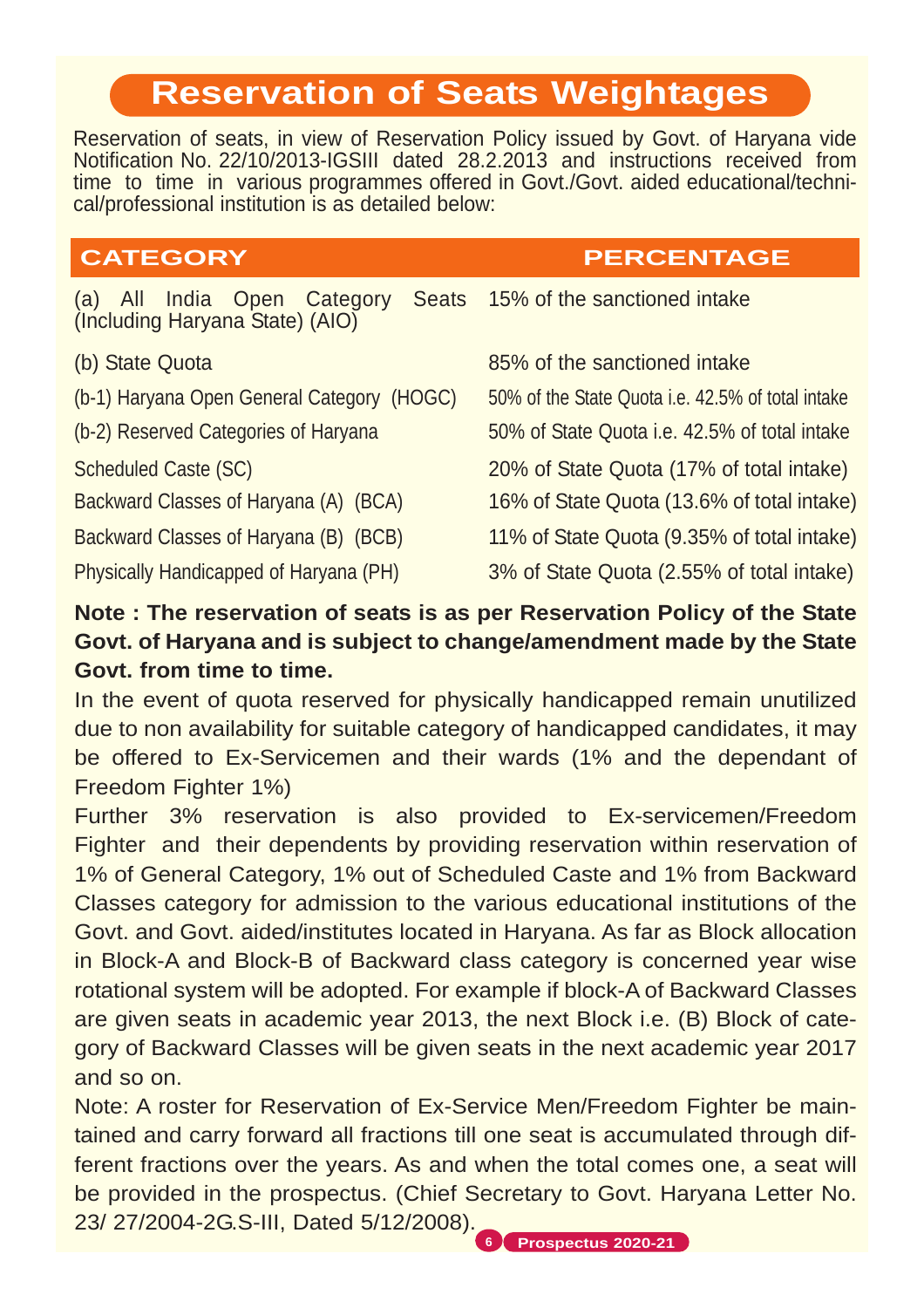## **Introduction**

All India Jat Heroes' Memorial College, Rohtak was established in 1944. Sh. S.N. Sanyal was the Founder Principal of the college. From its very inception, this institution has been inspired by the ideals of Deenbandhu Ch. Sir Chhotu Ram, a leading light in the socio-cultural-political- educational scenario of North India in the pre-Independence era. Over the last seventyone years, the college has earned a reputation for itself in the field of education & sports in North India. The College was established in the memory of the Heroes of this region who laid down their lives for the country. Notwithstanding the reference to a particular caste in the name of the college, the policies of the institution encompass people of all castes and creeds. Admissions are based purely on merit and so are the selections of the teaching and non-teaching staff.

#### **Location:**

The College is located on the Delhi-Rohtak Road (National Highway No. 10), adjacent to Gate No.2 of Maharshi Dayanand University, Rohtak.

#### **Affiliation, Status and Staff :**

The college is affiliated to Maharshi Dayanand University, Rohtak. It runs various regular UG and PG Courses i.e. B.A., B.Com., B.Sc., BCA, BJMC, B.Sc. with IT, B.Sc. with Computer Science, B.Sc. with Electronics, APGDCA, M.Sc. (Computer Science), M.Sc. (Physics), M.Sc. (Chemistry), M.Sc. (Maths), M.A. (English), M.A. (Journalism & Mass Communication), M.A. (Geography) M.Com. and M.Sc. Botany.

On account of its remarkable achievements the NAAC Peer Team described the college as "A Mini University" and "Mecca of Sports" in North India, in its Accreditation Report in 2003. The UGC, New Delhi has duly recognized the exemplary services being rendered by the college and awarded Prestigious status of "College with Potential for Excellence"- a status awarded to few chosen colleges in India. Generous grants by UGC have enabled us to strengthen our academic environment and infrastructure.

The major projects which have been completed are : Indoor Shooting Range, New Girls Hostel, Spacious Study Hall in Girls Hostel, renovation of Auditorium Hall, Wifi Campus, English Language Lab and the development of new green belts. The new Science Block Building is being constructed with an estimated cost of Rs. 3.5 crore. We have won the MDU Overall Sports Championship (Men), consecutively for 26 years and have maintained our glorious reputation in sports.

During the previous session, the total strength of the college in all these courses was 9000, the maximum enrolment in regular courses in a single college in MDU Rohtak Jurisdiction.

There is ample,highlyqualified,assiduous teachingand non teaching staff.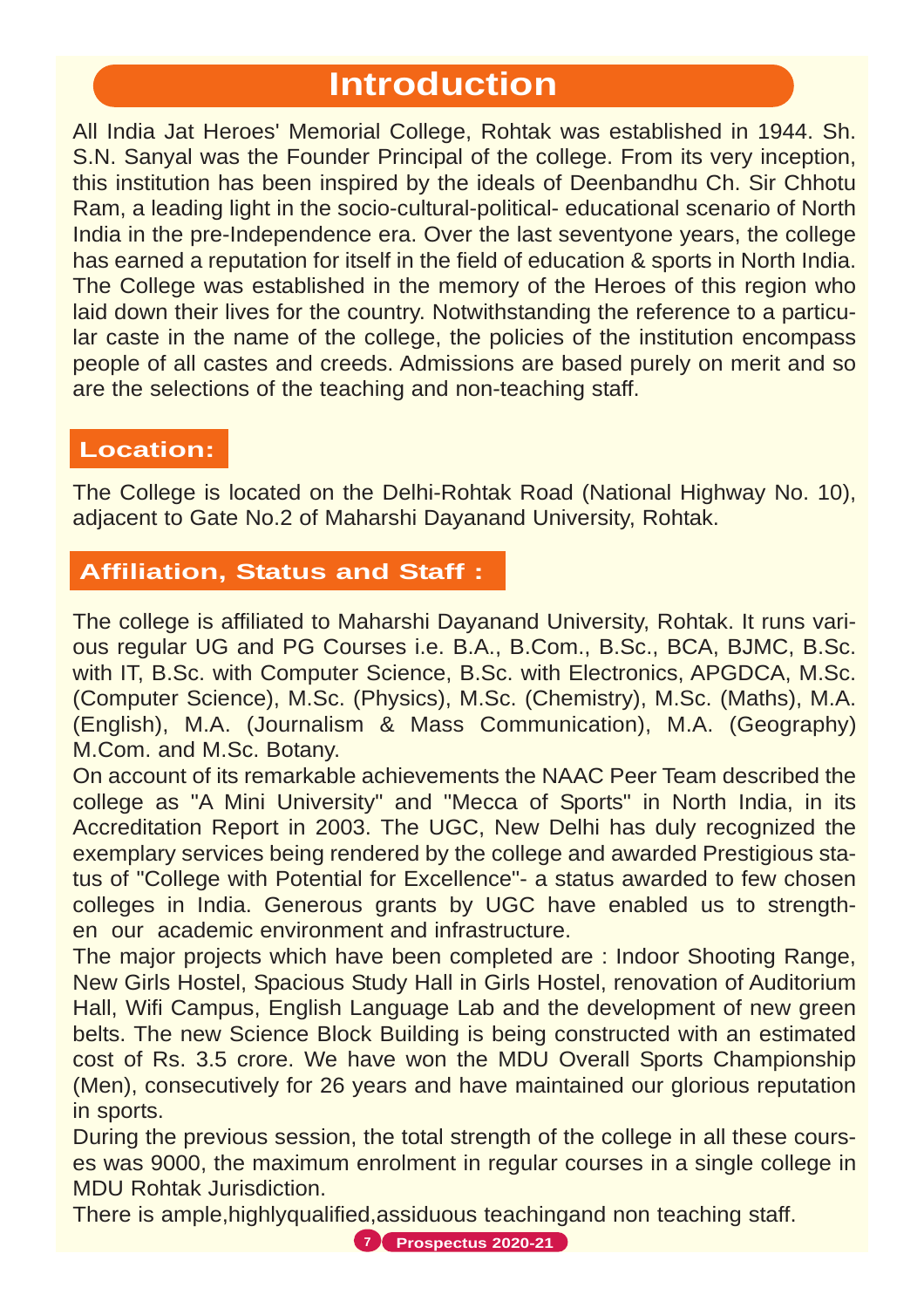## **Infrastructure**

- \* College campus and ground are spread over 40 acres of prime land on Delhi Road, NH-10, adjacent to MDU, Rohtak.
- \* The College has excellent infrastructure to meet the requirements of remarkable strength of over 9000 students. In fact NAAC Peer Team described the college as "A Mini University" in its Accreditation Report in 2003.
- \* The College has many blocks of buildings : Old Administrative Block, New Administrative Block, 6 Blocks for teaching with large no. of Class Rooms, Labs, Departmental Rooms, NCC Room, Stores, 5 Smart Class Rooms etc.
- \* Teaching blocks are : Old Arts Blocks and New Arts Blocks, Old Science Block, Commerce Block, Computer Science Block, Matu Ram New Science Block for U.G. and P.G. Classes.
- \* Separate girls common room with all facilities.
- \* Auditorium with a seating capacity of about 800 persons.
- \* Air conditioned Conference Hall with all audio-visual-gadgets with a seating capacity of 150 persons.
- \* Air conditioned separate Administrative Block.
- \* Smart class rooms with interactive panel, DLP projector, visualizer, computer etc.
- \* Well-maintained and well-equipped modern Physics Labs, Chemistry Labs, Botany Labs, Zoology Labs, Geography Lab, Commerce Lab, Maths Lab & Media Lab, Computer Labs.
- \* Five well-equipped modern A.C. Computer Labs with 200 computers, including the latest Computer technology in consonance with the syllabi.
- \* Rooms equipped with modern teaching aids e.g. L.C.D. Projector and Laptop etc.
- \* Separate hostels for boys and girls with well-maintained green lawns, and modern facilities. k Well-equipped Indoor Sports Stadium (40 metres × 20 metres × 12 metres) for most of the indoor games and Basket Ball, Badminton, Table Tennis, Volley Ball and Hand Ball .
- \* Gymnasium hall with 16 exercise stations/apparatus for body building & fitness.
- \* Playgrounds that can be utilized for most of the outdoor games.
- \* Staff residences for teaching and non-teaching staff.
- \* Well-stocked computerized library with approximately 40000 books.
- \* Agricultural land and vast open area, covering many acres is available for future construction.
- \* Computerized branch of Central Bank of India inside the campus (ATM available).
- \* Facility of canteen inside the campus.
- \* Lush-green eco-friendly lawns.
- \* An indoor shooting range of international standards.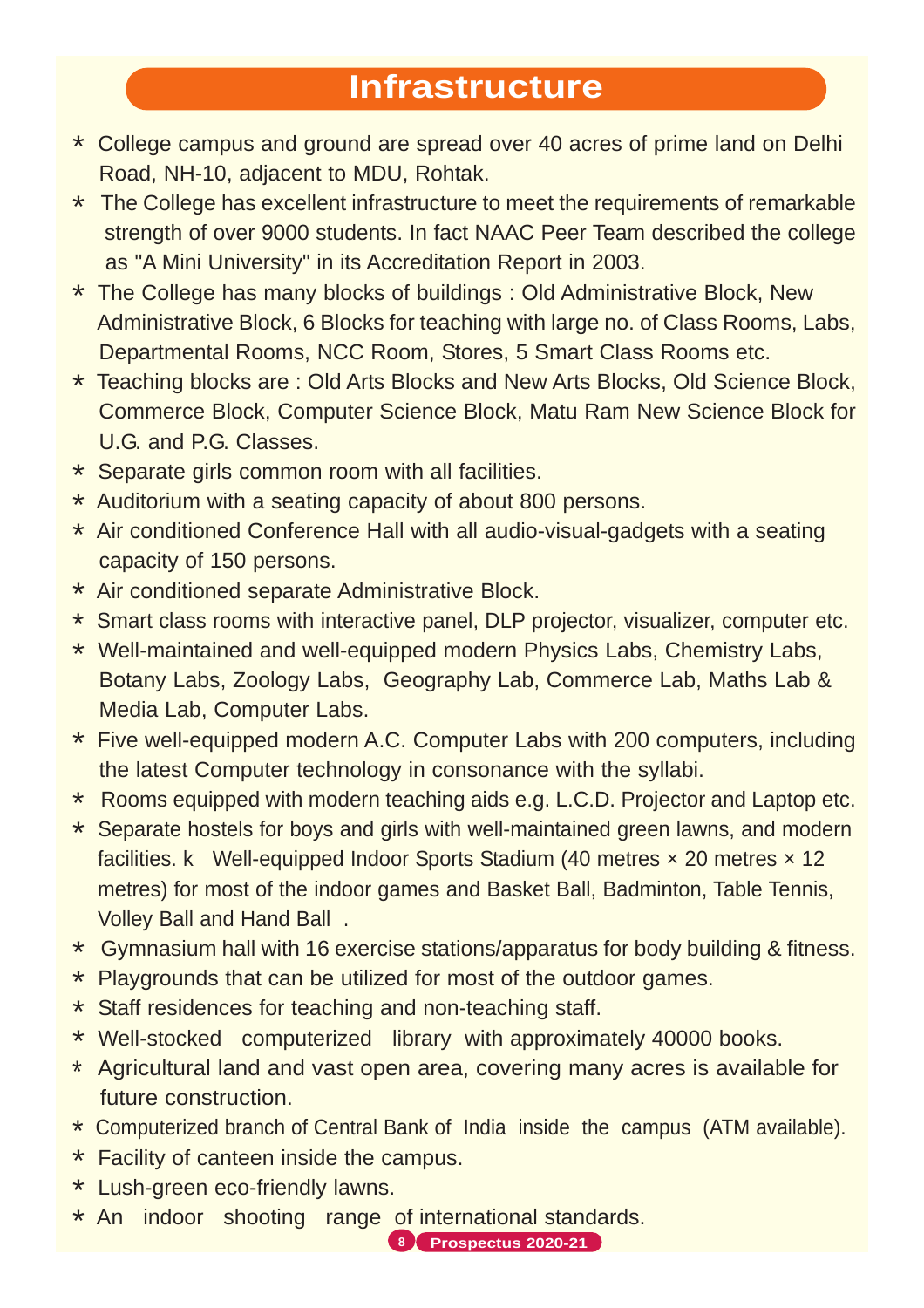#### **Important Information**

**1.** This prospectus is published just to give guidance and information to the students about college. It cannot be used as legal document in any case.

**2.** The candidates seeking admission to the college must ensure that they fulfil the requisite qualifications as prescribed by the M.D. University, Rohtak. Their admissions in the college will be purely provisional, at their own risk and responsibility and subject to verification of their eligibility by the university as per rule in force. In case, a candidate is found ineligible at a later stage, the provisional admission granted to him by the college shall be cancelled and he/ she shall have no right for admission to the course or refund of the fees paid by him/her. (For details please visit MDU Website www.mdu.ac.in)

**3.** The combinations of subject must be selected by the candidates as per instructions given in the prospectus otherwise he/she will be responsible if any mistake is found at a later stage.

**4.** In case of gap in studies, students must give reasons with documentary proof/ affidavit.

**5.** (i) The failed candidates will not be admitted/re-admitted in the College. The failed candidates may re-appear in the examination as ex-students.

(ii) Candidates who have compartment/re-appear in one or more papers in the qualifying examination shall not to be allowed admission in 1st semester of the course in any case.

**6.** A candidate admitted in Distance Education may be permitted to take admission as a regular student in the next higher class in the college, if seats are available subject to the following conditions:-

I. The course curriculum of regular as well as distance education programme is the same.

II. (i) For UG courses from DDE, a candidate must have secured a minimum of :-

a. 55 % marks in the prescribed class for B.A. course

b. 60 % marks in the preceding class for B.Com / BCA / BBA or any other professional UG course.

(ii) For PG courses: 55 % in M.A./ M.Sc./M.Com. in the preceding class of PG course.

III. The admission to regular course will be allowed only if the mode of admission is the same against vacant seats only.

**7.** Reservation in admissions will be as per the policy of Haryana Government and M.D.University, Rohtak. (For details please visit MDU Website www.mdu.ac.in)

**8.** The SC/ST/BC candidates who secure minimum pass marks in the qualifying examination, unless otherwise prescribed for a particular course, will be considered eligible on the basis of merit for admission in the college.

**9.** At the time of admission, fee / funds like enrolment, registration, tuition fee, games, union, library, magazine, medical, examination and other funds will not be charged from SC students. Such students have to submit all the required documents in the college office in time so that the claim on account of their fee may be submitted by the college to HEC, Panchkula for reimbursement failing which the college will not be responsible for any loss to the student. Moreover, the certificate of Residence, Income and Caste Certificate of BC/SC candidates should be signed and issued by the Circle Revenue Officer (Tehsildar/Naib Tehsildarcum- Executive Magistrate) of the District/Sub Division to which the candidate belongs. Certificate issued by any other authority will not be accepted.

**10.** Foreign students will be admitted as per university rules after receiving no objection certificate from the Advisor, Foreign Students Centre which is located in the Administrative Block adjacent to the O/o the Registrar, M.D.University, Rohtak.

**11.** All seats will be filled on merit basis.

**12.** All students admitted provisionally have to submit all the required documents for registration to the university and fill their examination forms in time failing which his candidature for the concerned examination shall be automatically cancelled and the college will not be responsible for any loss.

**13.** The duration of the course, i.e., B.A./B.Sc./B.com (Pass & Vocational)/ B.B.A./B.C.A shall be three academic years i.e. six semesters. The maximum period in which a candidate must qualify/improve for the degree shall be six years.

**14.** (i) The students will have to attend lectures and practicals as per the requirements prescribed by the M.D.University, Rohtak.

(ii) The name of the students remaining absent for 15 consecutive days after the start or during the academic session without any notice shall be struck from the rolls of the college. A fine of Rs. 5/- per lecture per day shall be charged on account of remaining absent from classes.

**15.** Every student must keep the identity card with him while in the college.

**16.** The Principal has right to change any rules and regulations given in the prospectus.

**17.** Students are not allowed to bring four wheelers in the college premises.

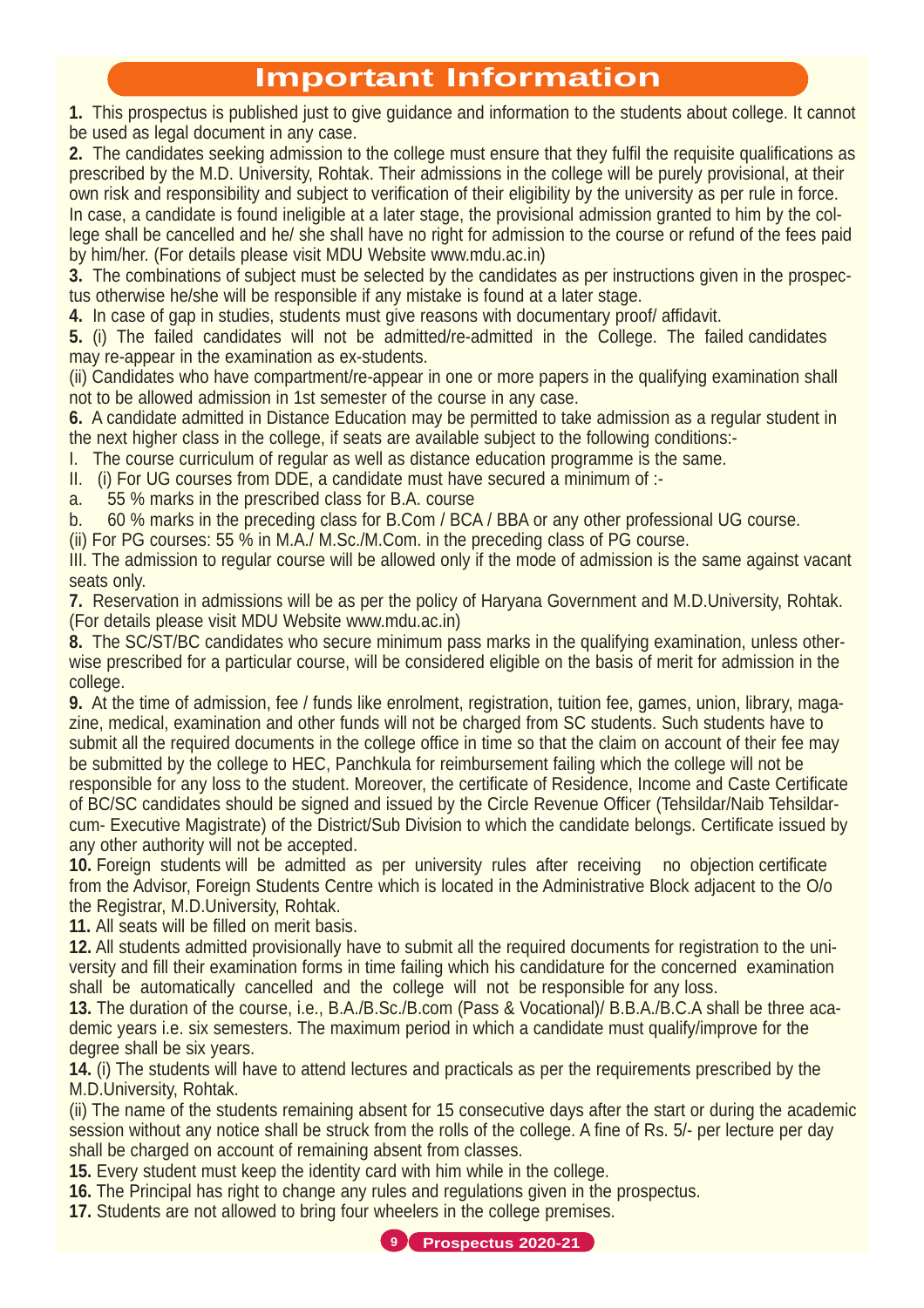#### **College Administration**

| <b>DESIGNATION</b>                                              | <b>NAME</b>                                                                   | <b>PHONE NO.</b>               |
|-----------------------------------------------------------------|-------------------------------------------------------------------------------|--------------------------------|
| Principal                                                       | Dr. Sangeeta Dalal                                                            | 9992000182                     |
| Self Finance Scheme Co-ordinator                                | Dr. Surya Parkash                                                             | 9416764363                     |
| <b>IQAC Co-ordinator</b>                                        | Dr. Dilbag Singh Kadian                                                       |                                |
| <b>Bursar</b>                                                   | Sh. Jagbir Ruhil                                                              | 9813275261                     |
| Proctor                                                         | Dr. Ramesh Dabas                                                              | 9999501764                     |
| Controller of Examination/<br><b>Admission/Nodal officer</b>    |                                                                               | 9896728297                     |
| Warden, Girls Hotel                                             | Dr. Rajbir Singh Gulia<br>Mrs. Saroj Bala                                     | 9354101685                     |
|                                                                 | Dr. Renu Malik                                                                | 8950830199                     |
| Warden, Boys Hostel                                             | Dr. Vivek Dangi                                                               | 9991850899                     |
|                                                                 | Dr. Jasmer Singh Hooda                                                        | 9416077781                     |
| N.C.C Officer                                                   | <b>Major Dilbag Singh Dalal</b>                                               | 9466282008                     |
| N.S.S. Programme Officers                                       | Dr. Sushila Dabas                                                             |                                |
|                                                                 | Dr. Shishpal Rathee                                                           |                                |
|                                                                 | Dr. Vivek Dangi                                                               |                                |
|                                                                 | Dr. Jasmer Singh                                                              |                                |
|                                                                 | Dr. Manisha Dahiya                                                            |                                |
| Youth Red Cross (YRC) Co-ordinator                              | Dr. Vivek Dangi                                                               | 9991850899                     |
| <b>YRC Counsellor, Unit-I</b><br><b>YRC Counsellor, Unit-II</b> | Dr. Kanta Rathee<br>Mrs. Priyanka                                             | 9416514814<br>8901510126       |
| <b>YRC Counsellor, Unit-III</b>                                 | Dr. Monika                                                                    | 9958833133                     |
| <b>YRC Counsellor, Unit-IV</b>                                  | Dr. Jasmer Singh Hooda                                                        | 9416077781                     |
| <b>YRC Counsellor, Unit-V</b>                                   | Ms. Reetu                                                                     | 8901126788                     |
| <b>YRC Counsellor, Unit-VI</b>                                  | Dr. Sanjeet                                                                   | 9812325495                     |
| <b>YRC Counsellor, Unit-VII</b>                                 | Dr. Manisha                                                                   | 9896222877                     |
| <b>Head Clerk</b>                                               | Sh. Om Prakash Hooda                                                          | 9466281426                     |
| Librarian                                                       | Mrs. Sunita                                                                   | 9992694000                     |
| <b>Internal Quality Assurance Cell</b>                          |                                                                               |                                |
| Dr. Sangeeta Dalal                                              | Principal                                                                     | Chairperson                    |
| Dr. Shabnam Rathee                                              | (HOD, English)                                                                | <b>Member</b>                  |
| Dr. Ramesh Dabas                                                | (HOD, Chemistry)                                                              | <b>Member</b>                  |
| Dr. Ravi Dev                                                    | (HOD, Physics)                                                                | <b>Member</b>                  |
| Dr. Rajni                                                       | (HOD, Geography)                                                              | <b>Member</b>                  |
| Dr. Rajbir Gulia                                                | (HOD, History)                                                                | <b>Member</b>                  |
| Sh. Dayanand Malik                                              | (HOD, Commerce)                                                               | <b>Member</b>                  |
| Dr. Joginder S. Dahiya                                          | (Botany Deptt.)                                                               | <b>Member</b>                  |
| Dr. Surya Parkash<br>Ms. Sunita                                 | (Chemistry Deptt.)                                                            | <b>Member</b><br><b>Member</b> |
| Dr. Meenal Malik                                                | (Librarian)<br>(Maths Deptt.)                                                 | <b>Member</b>                  |
| Dr. Vivek Dangi                                                 | (History Deptt.)                                                              | <b>Member</b>                  |
| Dr. Dilbag Singh Kadian                                         | (Physics Deptt.)                                                              | (Co-ordinator)                 |
| <b>Anti Ragging Cell:</b>                                       |                                                                               |                                |
| Dr. Ramesh Dabas (Incharge) (Chemistry Deptt.)                  | Dr. Renu Malik (Warden Girl's Hostel)<br>Dr. Surya Parkash (Chemistry Deptt.) |                                |
| Dr. Ravi Dev (Physics Deptt.)                                   | Dr. Sukhbir Singh (Phy Edu Dentt)                                             |                                |

- Dr. Sukhbir Singh (Phy. Edu. Deptt.)
- Dr. Vivek Dangi (Warden Boys' Hostel)
- Dr. Jasmer Singh (Warden Boys' Hostel)
- Dr. Shamsher Togariya (Incharge SC/ST Cell)
- Dr. Usha Chhillar (Computer Sci. Deptt.)

**10 Prospectus 2020-21**

Dr. Kamlesh Dalal (Hindi Deptt.) Dr. Kapoor Singh (Chemistry Deptt.) Ms. Saroj Bala (Warden Girl's Hostel) Sh. Suresh Malik (Sanskrit Deptt.)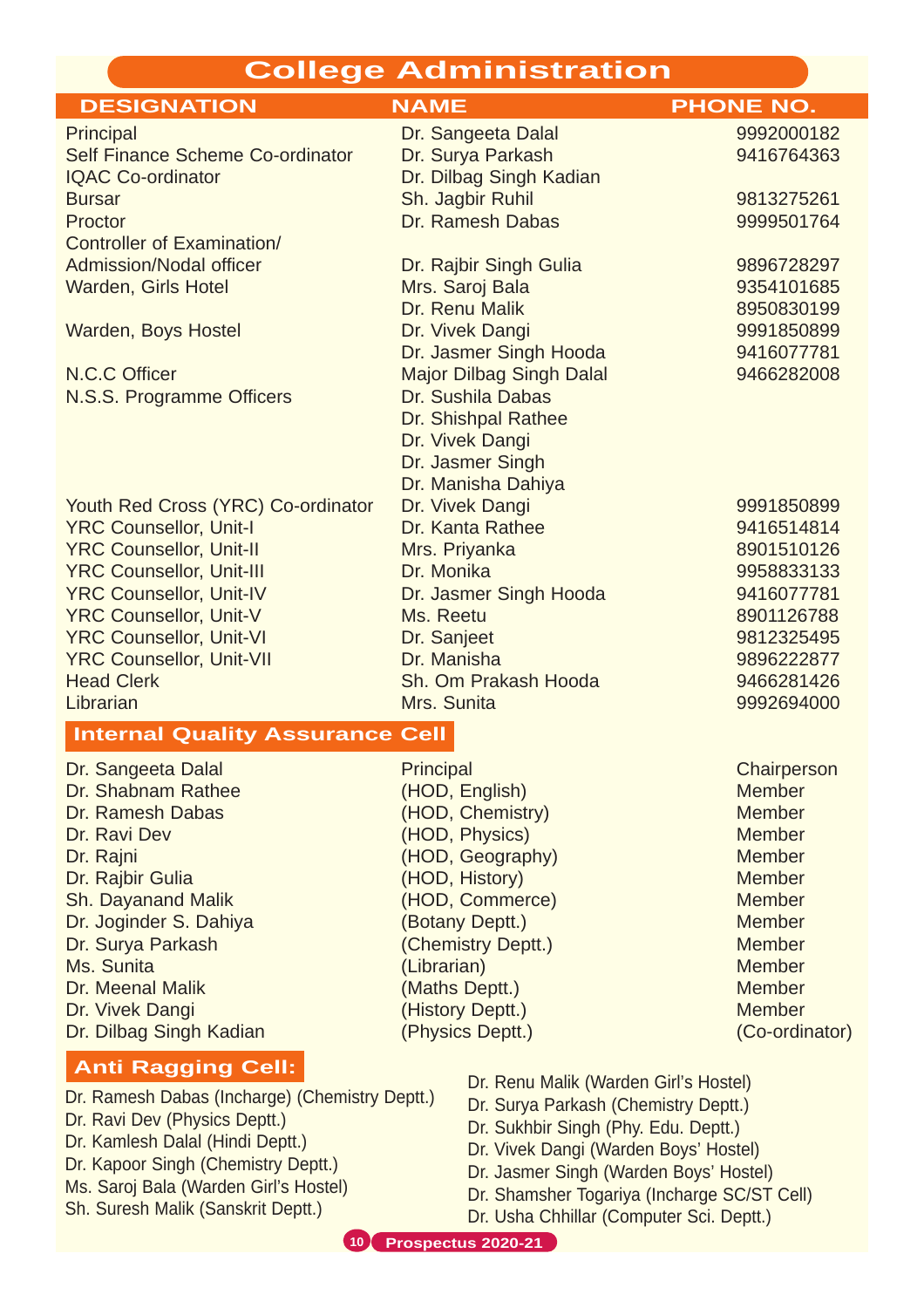#### **College Administration**

#### SC/BC/ST Cell

| Dr. Shamsher Singh Togariya                              |                       | Dr. Kanta Rathee                               |                  |
|----------------------------------------------------------|-----------------------|------------------------------------------------|------------------|
| (Incharge) Nodal Officer                                 |                       | Dr. Dilbag Singh Kadian                        | Phy. Deptt.      |
| Dr. Shishpal Rathee                                      | Member                | Dr. Rajni                                      | Geo. Deptt       |
| Dr. Anand Rohila                                         | <b>Member</b>         | Dr. Anil Narwal                                | Chem. Dep        |
| Dr. Jaibir Singh Yadav                                   | <b>Member</b>         | Sh. Suresh Malik                               | Skt. Deptt.      |
| Sh. Sunil Kumar Jangra                                   | Member                | Dr. Rajbala                                    | <b>Maths Dep</b> |
| Gender sensitization committee against sexual harassment |                       | Dr. Jasmer Singh                               | <b>MJMC Dep</b>  |
| Dr. Shabnam Rathee (Incharge)                            | English Dept.         | Student Grievance & Redressal Cell             |                  |
| Dr. Kamlesh Dalal                                        | Hindi Dept.           | Dr. Dilbag kadian                              | Co-ordinato      |
| Ms. Saroj Bala                                           | Hindi Deptt.          | <b>Arts Faculty</b>                            |                  |
| Dr. Meenal Malik                                         | Maths Deptt.          | Dr. Rajbir Singh Guila (In Charge) History Dep |                  |
| Dr. Sanjeet                                              | Hindi Deptt.          | Dr. Jogender Khokhar Geo. Deptt.               |                  |
| Dr. Kanta Rathee                                         | Physics Deptt.        | Sh. Suresh Malik Skt. Deptt.                   |                  |
| Ms. Supriya                                              | Commerce Deptt.       | <b>Science Faculty</b>                         |                  |
| Dr. Usha Chhillar                                        | Comp. Sci. Deptt.     | Dr. Kapoor Singh Kadian (Incharge) Chem. De    |                  |
| <b>Student Welfare Cell</b>                              |                       | Dr. Sushila Dabas Botany Deptt.                |                  |
| Dr. Ravi Dev (Incharge)                                  | Physics Deptt.        | Sh. Sudhir Dalal Phy. Deptt.                   |                  |
| Dr. Dilbag Singh Kadian                                  | Physics Deptt.        | <b>Commerce Faculty</b>                        |                  |
| Dr. Rajni                                                | Geography Deptt.      | Sh. Dayanand Malik (In Charge) Com. Deptt.     |                  |
| Dr. Rajbir Gulia                                         | <b>History Deptt.</b> | Dr. Jagbir S. Ruhil Eco. Deptt.                |                  |
| Dr. Dayanand Malik                                       | Commerce Deptt.       | Smt. Supriya                                   |                  |
| Dr. Surya Parkash                                        | Chem. Deptt.          | Girls' Common Room Maintenance Committee       |                  |
| Dr. Usha Chhillar                                        | Comp. Sci. Deptt.     | Dr. Kamlesh Dalal (Incharge) Hindi Deptt.      |                  |
| Dr. Kanta Rathee                                         | Physics Deptt.        | Dr. Renu Malik Chem. Deptt.                    |                  |
| <b>Guidance &amp; Counselling Centre</b>                 |                       | Ms. Priyanka Chem. Deptt.                      |                  |
| Dr. Dilbag Singh Kadian (Incharge) Phy. Deptt.           |                       | Dr. Monika Chem. Deptt.                        |                  |
| Major Dilbag S. Dalal                                    | Geo. Deptt.           | Dr. Lakshmi Devi Comm. Deptt.                  |                  |
| Dr. Balraj Deswal                                        | Chem. Deptt.          | Dr. Sanjeet Hindi Deptt.                       |                  |
| Dr. Shamsher Togariya                                    | Eng. Deptt.           | Ms. Reetu Hindi Deptt.                         |                  |
| Dr. Meenal Malik                                         | Maths Deptt.          | <b>Bus Pass Committee</b>                      |                  |
| Dr. Kanta Rathee                                         | Physics Deptt.        | Dr. Jagatveer Sehrawat (Co-ordinator) Science  |                  |
| Dr. Ashok Khasa                                          | Pub. Ad. Deptt.       | Dr. Jagatveer Sehrawat                         |                  |
| Dr. Manisha                                              | Botany Deptt.         | Dr. Mahipal Gill                               |                  |
| Dr. Usha Chhillar                                        | Com. Sci. Deptt.      | <b>Arts Students</b>                           |                  |
| <b>Student Activity Cell</b>                             |                       | Dr. Rajni                                      |                  |
| Dr. Raminder Hooda (Incharge)                            | Eng. Deptt.           | Dr. Kamlesh Dalal                              |                  |
| Ms. Supriya                                              | Comm. Deptt.          | <b>Commerce Students</b>                       |                  |
| Dr. Manisha Dahiya                                       | Botany Deptt.         | Dr. Lakshmi                                    |                  |
| Ms. Priyanka                                             | Chem. Deptt.          | Ms. Supriya                                    |                  |
| Dr. Monika                                               | Chem. Deptt.          | <b>SFS Students</b>                            |                  |
| Dr. Kanta Rathee                                         | Phy. Deptt.           | Dr. Surya Parkash                              |                  |
| Dr. Lakshmi                                              | Comm. Deptt.          | Dr. Usha Chillar                               |                  |
| Dr. Sanjeet                                              | Hindi Deptt.          | <b>Time Table Committee</b>                    |                  |
| Dr. Rajbala                                              | Maths Deptt.          | Dr. Rajni (For Arts Faculty)                   |                  |
| Ms. Meenu                                                | Maths Deptt.          | Dr. Dilbag S. Kadian (For Science Faculty)     |                  |
| Dr. Jasmer Singh                                         | MJMC Deptt.           | Sh. Dayanand Malik (For Commerce Faculty)      |                  |

Personal and Psycho-social Counselling Cell Dr. Kanta Rathee Dr. Dilbag Singh Kadian Phy. Deptt. Dr. Rajni Geo. Deptt. Dr. Anil Narwal Chem. Deptt. Sh. Suresh Malik Skt. Deptt. Dr. Rajbala Maths Deptt. Dr. Jasmer Singh MJMC Deptt. Student Grievance & Redressal Cell Dr. Dilbag kadian Co-ordinator Arts Faculty Dr. Rajbir Singh Guila (In Charge) History Deptt. Dr. Jogender Khokhar Geo. Deptt. Sh. Suresh Malik Skt. Deptt. Science Faculty Dr. Kapoor Singh Kadian (Incharge) Chem. Deptt. Dr. Sushila Dabas Botany Deptt. Sh. Sudhir Dalal Phy. Deptt. Commerce Faculty Sh. Dayanand Malik (In Charge) Com. Deptt. Dr. Jagbir S. Ruhil Eco. Deptt. Smt. Supriya Girls' Common Room Maintenance Committee Dr. Kamlesh Dalal (Incharge) Hindi Deptt. Dr. Renu Malik Chem. Deptt. Ms. Priyanka Chem. Deptt. Dr. Monika Chem. Deptt. Dr. Lakshmi Devi Comm. Deptt. Dr. Sanjeet Hindi Deptt. Ms. Reetu Hindi Deptt. Bus Pass Committee Dr. Jagatveer Sehrawat (Co-ordinator) Science Students Dr. Jagatveer Sehrawat Dr. Mahipal Gill Arts Students Dr. Rajni Dr. Kamlesh Dalal Commerce Students Dr. Lakshmi Ms. Supriya SFS Students Dr. Surya Parkash Dr. Usha Chillar Time Table Committee Dr. Rajni (For Arts Faculty) Dr. Dilbag S. Kadian (For Science Faculty)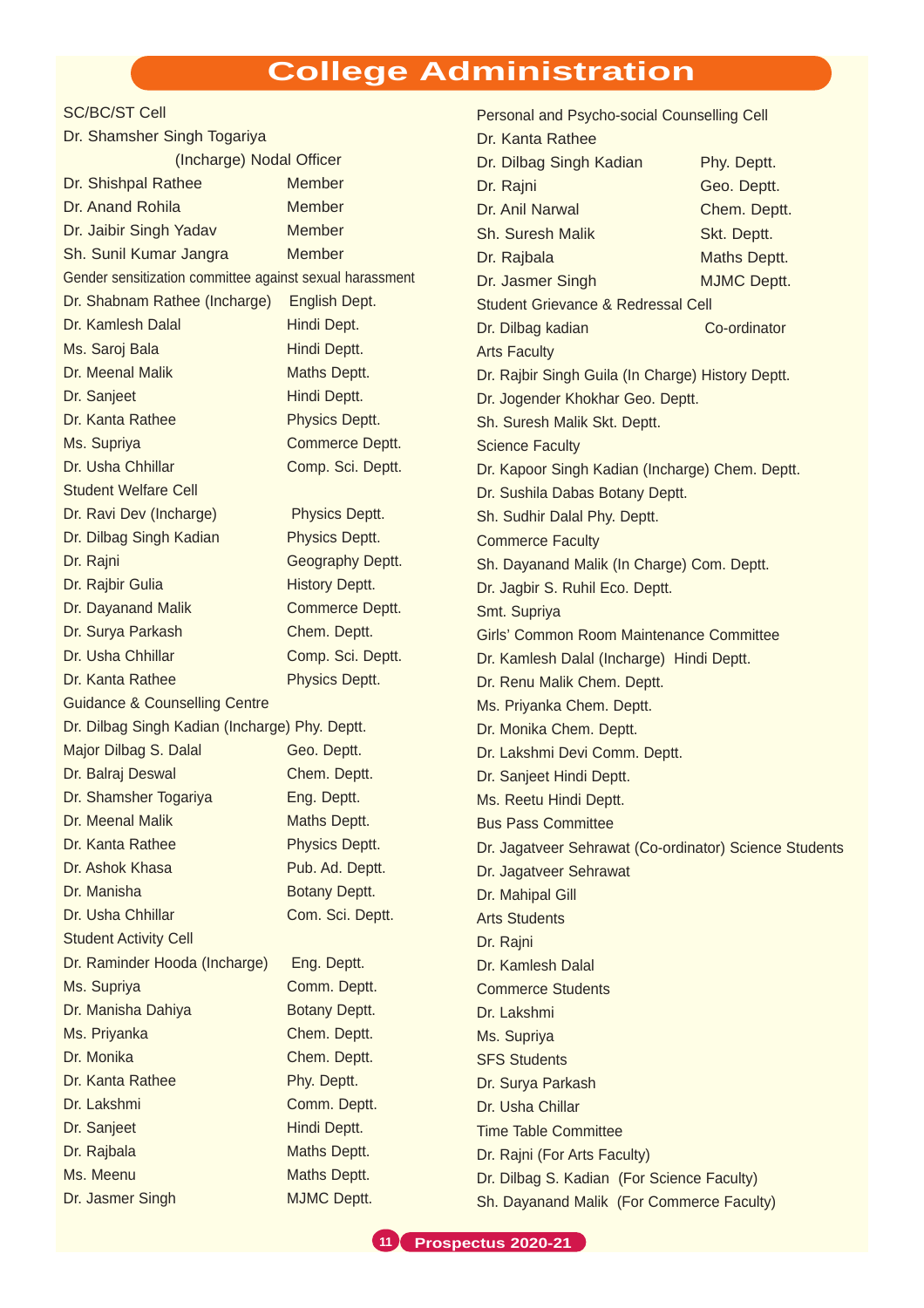#### **Associations/Cells/Centres**

| <b>Parent-Teacher Association</b>        | Co-ordinator: Dr. Kapoor Singh (Chem. Deptt.)     |
|------------------------------------------|---------------------------------------------------|
| Jat College Alumni Association           | Co-ordinator: Dr. Ramesh Dabas. (Chem. Deptt.)    |
| <b>Student-Teacher Interaction Cell:</b> | Co-ordinator: Dr. Raminder Hooda (English Deptt.) |
| <b>Achievers Mentoring Cell:</b>         | Incharge: Dr. Dilbag Kadian (Eng. Deptt.)         |
| Cell for Students with Disability:       | Incharge: Dr. Rajbir Gulia (History Deptt.)       |
| <b>SC/ST/BC CELL:</b>                    | Incharge: Dr. Shamsher Togariya (Eng. Deptt.)     |
| Women Cell:                              | Incharge: Dr. Shabnam Rathee (Eng. Deptt.)        |
| <b>Health Centre:</b>                    | Incharge: Dr. Manisha Dahiya (Botany Deptt.)      |
| Personal and Psycho-Social               |                                                   |
| <b>Counseling Cell</b>                   | Incharge: Dr. Kanta Rathee (Hindi Deptt.)         |
| <b>Career Counseling Cell:</b>           | Incharge: Dr. Shishpal Rathee (Physics Deptt.)    |
| <b>Placement Cell:</b>                   | Incharge: Dr. Shishpal Rathee (Physics Deptt.)    |
| <b>Student Activity Cell:</b>            | Incharge: Dr. Raminder Hooda (English Deptt.)     |
|                                          |                                                   |

#### **Societies For The Students**

Each society will have minimum 5 students as office bearers,so as to enable students take active interest and to ensure maximum participation. It would also train them to envision, plan, manage and execute activities; inculcate leadership quality and enhance knowledge. Active participation will develop desireable qualities : positive attitude, promote skills and healthy behaviourial practices among the students. It would conduct co-curricular and extra curricular activities through out the year. It's mission is to groom students to be confident, competent, active and socially responsible; to promote personal as well as organizational growth. Important Note :

\* It is mandatory for every student to join at least one society and fill the prescribed registration form of the student Activity Cell.

\* Registration Forms are available in the prospectus itself, in the college or can also be downloaded from the college website.

#### **Mass Media Cell**

\* To assist in the maintenance and updating of the college website, Facebook

\* To Update and ensure the presence of college community on various means of mass media such as facebook, youtube etc..

#### **G.K. Society :**

#### **Incharge : Dr. Jasmer Singh (JMC Deptt.**)

To enhance general knowledge through various means so as to face competitive exams and meet the challenges of personal, professional & social life.

#### **Parkarti Soorma:**

\* To champion the cause of green earth and clean earth.

\* To take care of plantation and other environmental issues in the college and surrounding.

\* To plant trees **Incharge : Dr. Jasmer Singh (JMC Deptt.)**

Event Management Society :

To organize various events, functions and celebrations in the college.

**Incharge : Dr. Raminder Hooda (Eng. Deptt.)**

Friend's of students with disability Society : Friends of Differently abled Students Society is to help and to cater to the diverse needs of the physically challenged and differently abled students of the college.

#### **Literary Society :**

Readers Poets and Writers - To mentor students who love to read newspapers, magazines, books and who love to write Poems, Articles, Parodies, Skits, Plays, Stories etc.

**Incharge : Dr. Shabnam Rathee (Eng. Deptt.)**

**Incharge : Dr. Rajbir Gulia (History Deptt.)**



**Incharge : Dr. Kanta Rathee (Physics Deptt.)**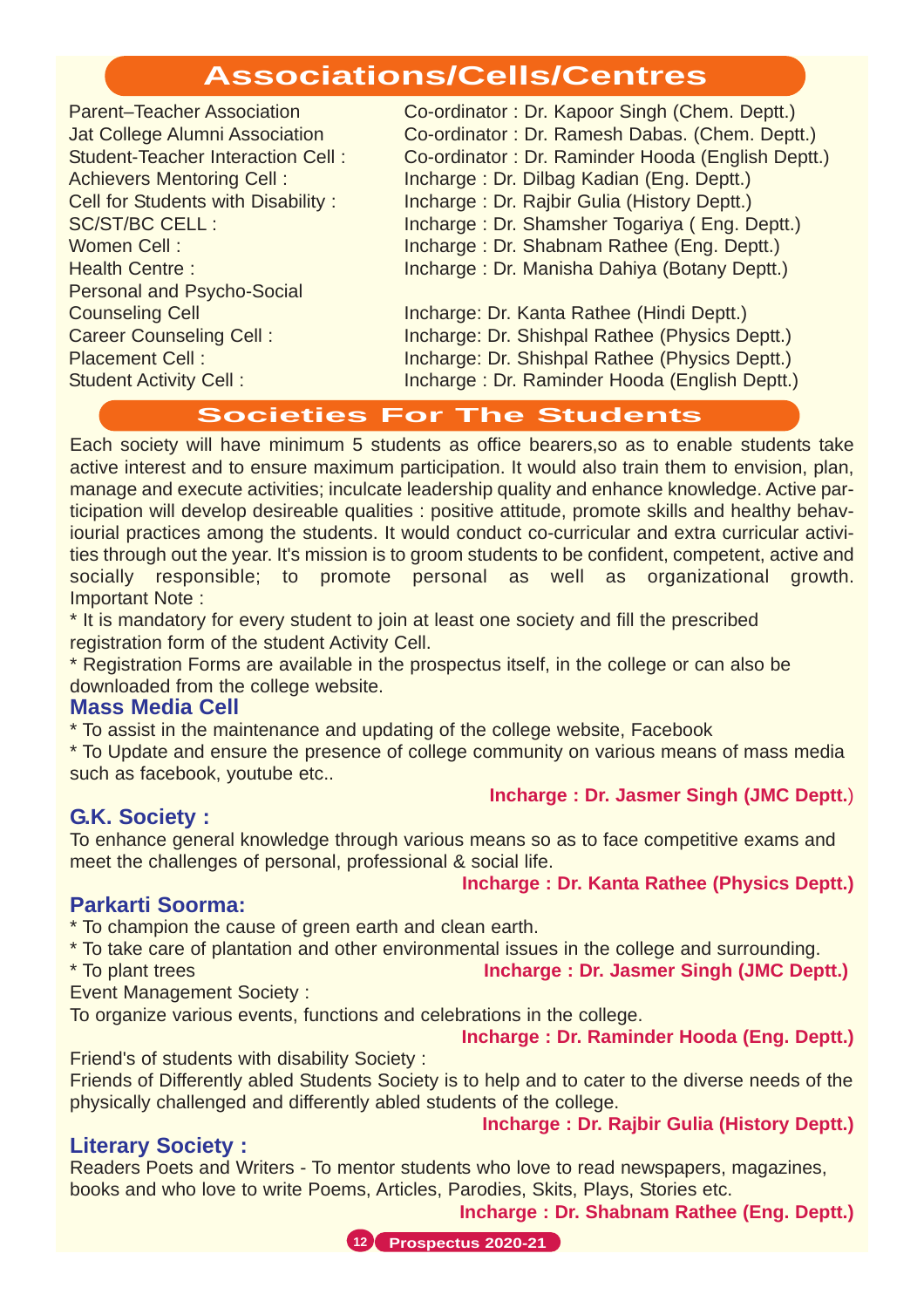#### **Societies For The Students**

#### **Fine Arts society :**

To inspire students who love to sketch, paint, to make rangoli, best out of waste, cartooning etc. **Incharge : Dr. Shabnam Rathee (Eng. Deptt.)** Singers', Actors' and Dancers' - Cultural Society :

For students who love to sing, dance, act and direct.

**Incharge : Ms. Munish Nandal (Eng. Deptt.)**

#### **Premchand Society :**

For students who have an interest in Hindi Literature.

**Incharge : Dr. Kamlesh Dalal (Hindi Deptt.)**

#### **Disaster Management Society :**

For the students with a sense of altruism and commitment to help the campus community and local community in event of any disaster. **Incharge : Dr. Joginder Khokhar (Geog. Deptt.)**

#### **Youth Red Cross Society :**

The motto of YRC-Society is Health, Service and Friendship. The society works for the awareness regarding Blood Donation, Health Checkup, Eye donation, Aids, Malnutrition, Drug Addiction etc. through Lectures/ Workshops / Camps/ Seminars.

**Co-ordinator : Dr. Vivek Dangi (History Deptt.)**

#### **C.V. Raman Physics-Society :**

For students who are interested in Physics. **Incharge : Dr. Ravi Dev (Physics Deptt.)**

#### **S.S. Bhatnagar Chemical-Society :**

For students who are interested in Chemistry. **Incharge : Dr. Ramesh Dabas (Chem. Deptt.)**

#### **J.C. Bose Biological-Society :**

For students who are interested in Biology. **Incharge : Dr. Joginder Dahiya (Botany. Deptt.)**

#### **Geographical Society :**

For students who are interested in **Geography. Incharge : Dr. Rajni (Geog. Deptt.)**

#### **Ch. Maya Chand Mathematical Society :**

For students who are interested in Mathematics. Incharge : Dr. Jagatveer Sehrawat (Maths. Deptt.) **Financial Management Society :**

For students who have interest in shares, marketing and other activities related to commerce and finance.

**Incharge : Dr. Jagveer Singh Ruhil (Eco. Deptt.)**

#### **Archive Society :**

To collect and preserve historical data, old, Newspaper clippings, old records and photographs etc of the college and the community.

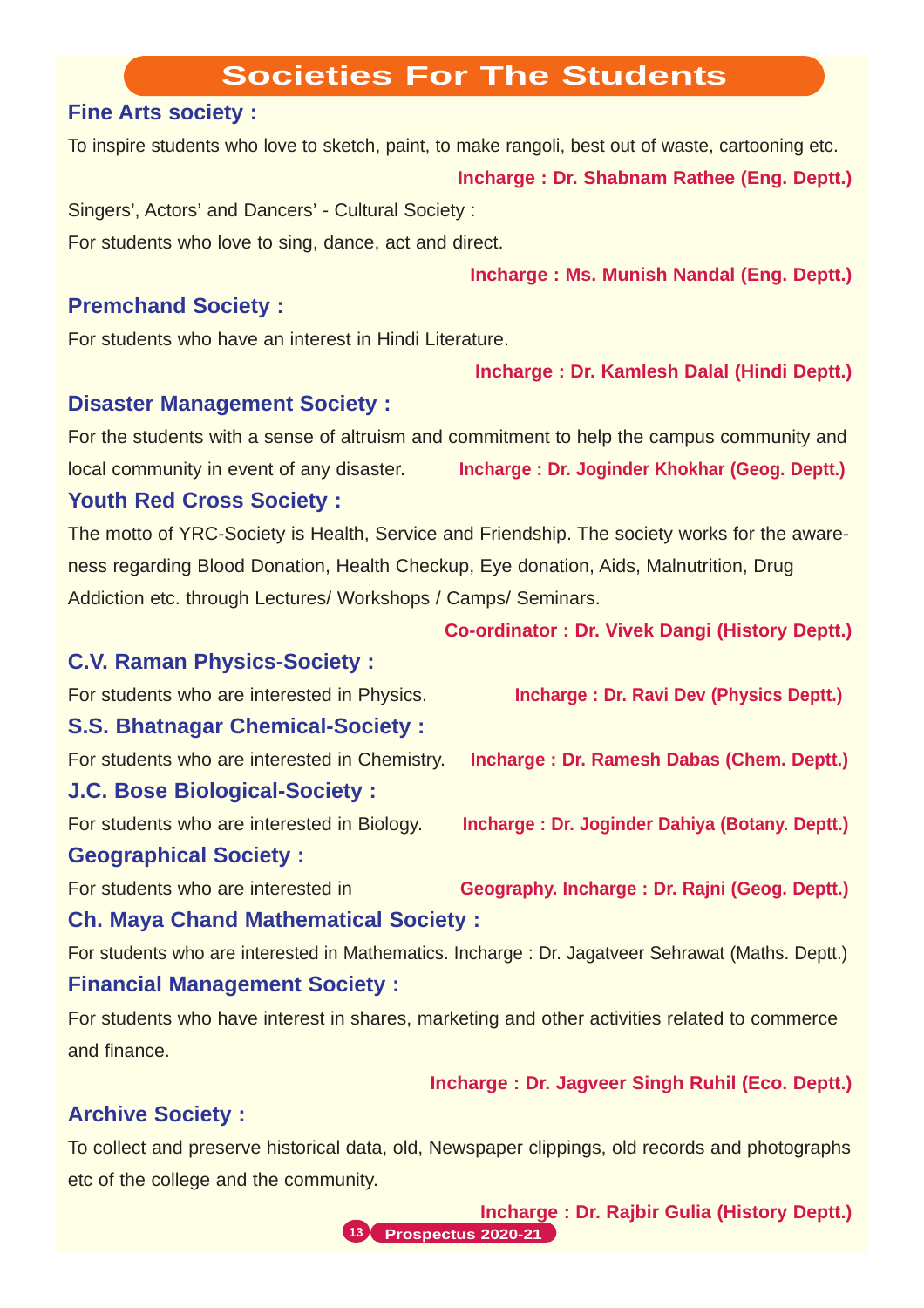#### **Teaching Faculty**

#### **Department of Mathematics Faculty (Aided)**

1. Dr. Jagatvir Singh Sehrawat, M.Sc., M.Phil., Ph.D. 2. Sh. P.K. Khurana, M.Sc., M.Phil. 3. Dr. Meenal Malik M.A., M.Phil, Ph.D. P.G.D.C.A. 4. Ms. Meenu Lohchab, M.Sc., M.Phil 5. Dr. Rekha Rani, M.Sc., Ph.D. 6. Dr. Rajbala Malik, M.Sc., M.Phil, Ph.D. **Faculty (SFS)** 1. Sh. Manjesh Kumar, M.Sc. Guest Faculty as per requirement **Department of Physics and Electronics Faculty (Aided)** 1. Dr. Ravi Dev, M.Sc., M.Phil, Ph.D. 2. Dr. Dilbag Singh, M.Sc., Ph.D. 3. Sh. Sukhbir Singh, M.Sc., M.Phil. 4. Dr. Mahipal Singh Gill M.Sc., M.Phil., Ph.D., LL.B. (Hons.) 5. Sh. Sudhir Dalal, M.Sc. 6. Ms. Meetu Bharti, M.Sc., M.Phil (On Leave) 7. Dr. Shishpal, M.Sc., M.Phil, Ph.D. 8. Dr. Kanta Rathee, M.Sc., M.Phil, Ph.D. 9. Ms. Vijay Ahlawat, M.Sc. 10. Vacant 11. Vacant **Faculty (SFS)** 1. Dr. Navneet Singh, M.Sc., Ph.D. 2. Ms. Suminda, M.Sc.

Guest Faculty as per requirement

#### **Department of Chemistry**

#### **Faculty (Aided)**

1. Dr. Ramesh Chander Dabas

M.Sc., M.Phil., Ph.D.

2. Dr. Kapoor Singh, M.Sc., M.Phil. Ph.D.

3. Dr. Bal Raj Deshwal

M.Sc. (Gold Medalist), Ph.D., FICC, Brain Pool Fellow (KOFST)

4. Dr. Subhash Chander Dhatterwal

M.Sc., Ph.D.

5. Dr. Renu Malik, M.Sc., Ph.D.

- 6. Dr. Surya Parkash
- M.Sc., M.Phil. (Gold Medalist), Ph.D.
- 7. Dr. Anil Kumar, M.Sc., Ph.D.
- 8. Dr. Anand Kumar, M.Sc., Ph.D.
- 9. Ms. Priyanka, M.Sc.
- 10. Dr. Monika, M.Sc., Ph.D.
- 11. Vacant

#### **Faculty (SFS)**

- 12. Dr. Jaibir Yadav, M.Sc., Ph.D.
- 13. Dr. Anshu Jhakhar, M.Sc., Ph.D.
- 14. Sh. Rajesh Kumar, M.Sc., Ph.D.
- 15. Dr. Sachin Kumari, M.Sc., Ph.D.
- 16 . Sh. Sunil Kumar Jangra, M.Sc.
- 17. Dr. Seema Ranga, M.Sc. Ph.D.

#### **Department of Botany Faculty (Aided)**

- 1. Dr. Sushila Dabas, M.Sc., Ph.D.
- 2. Dr. Joginder Singh Dahiya
- M.Sc., M.Ed., M.Phil., Ph.D., LL.B. (Hons.)

3. Dr. Manisha, M.Sc., Ph.D.

Guest Faculty as per requirement

#### **Department of Zoology Faculty (Aided)**

- 
- 1. Dr. Suresh Kumar Chhikara
- M.Sc., M.Phil., Ph.D
- 2. Vacant
- 3. Vacant

#### **Department of Commerce**

- 1. Sh. Dayanand Malik, M.Com., M.Phil.
- 2. Dr. Lakshmi Devi, M.Com., M.Phil., Ph.D
- 3. Ms. Supriya, M.Com.
- 4. Ms. Chetna, M.Com.
- 5. Vacant

#### **Faculty (SFS)**

1. Ms. Poonam Kataria, M.Com.

**Department of Sanskrit**

#### **Faculty (Aided)**

- 1. Dr. Prakash Kaur
- M.A., M.Phil., Ph.D.
- 2. Sh. Suresh Malik, M.A., M.Phil.
- 3. Vacant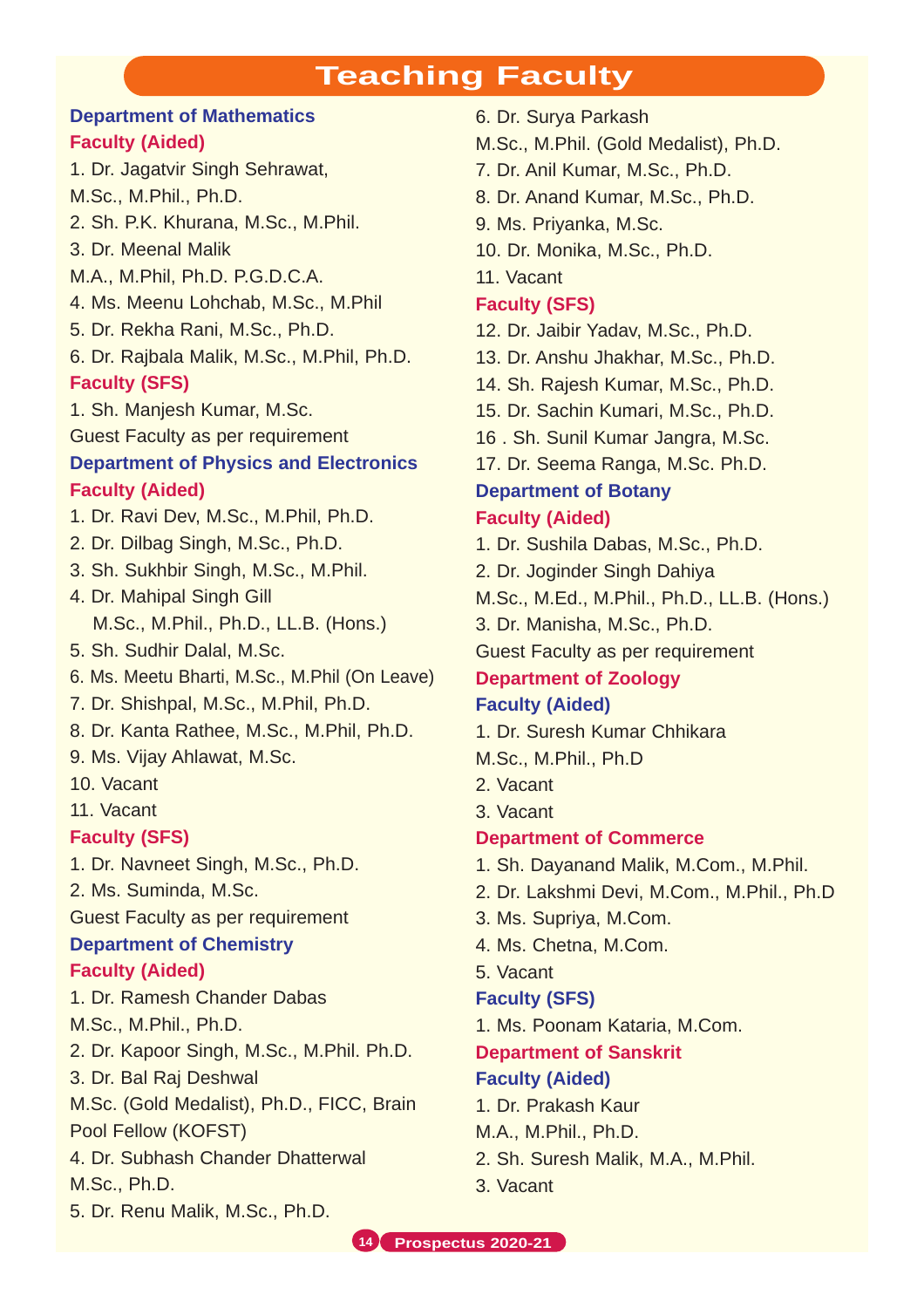#### **Teaching Faculty**

#### **Department of Hindi Faculty (Aided)**

1. Dr. Kamlesh Dalal M.A., M.Phil., Ph.D.

- 2. Dr. Jagvir Singh Sehrawat, M.A., M.Phil., Ph.D., P.G. Diploma in Translation
- 3. Ms. Saroj Bala, M.A., M.Phil.
- 4. Dr. Sanjeet Khatri, M.A., Ph.D.
- 5. Ms. Reetu Malik, M.A., M.Phil
- 6. Vacant
- 7. Vacant
- 8. Vacant

#### **Department of English**

#### **Faculty (Aided)**

- 1. Dr. Sangeeta Dalal, M.A., Ph.D.
- 2. Dr. Shabnam Rathee, M.A., M.Phil., Ph.D.
- 3. Dr. Saroj Nara M.A., M.Phil., Ph.D., Diploma in French
- 4. Dr. Raminder Hooda M.A., M.Phil., Ph.D.
- 5. Ms. Munish Nandal M.A., M.Phil.
- 6. Ms. Geetanjali Kundu, M.A., M.Phil.
- 7. Dr. Shamsher Togariya M.A., M.Phil., P.G.D.T., Ph.D.
- 8. Vacant
- 9. Vacant
- 10. Vacant
- 11. Vacant
- 12. Vacant
- 13. Vacant

#### **Faculty (SFS)**

1. Dr. Shamsher Dhankhar, M.A. Ph.D. Guest Faculty as per requirement

#### **Department of History**

#### **Faculty (Aided)**

1. Dr. Rajbir Singh Gulia

M.A., M.Phil., Ph.D.

2. Dr. Vivek Dangi, M.A., M.Phil, Ph.D.

(Gold Medal)

3. Vacant

#### **Department of Geography**

1. Dr. Rajni, M. A., Ph.D.

- 2. Dr. Suresh Kumari
- M.A. (Gold Medalist), M.Phil., Ph.D.
- 3. Dr. Dilbag Singh, M.A., Ph.D.
- 4. Dr. Joginder Khokhar, M.A., Ph.D.
- 5. Ms. Bharti Kadian, M.Sc. (On Deputation)
- 6. Ms. Mahima Sangwan, M.A.

7. Vacant

#### **Faculty (SFS)**

8. Ms. Anju Bala, M.A.

#### **Department of Economics Faculty (Aided)**

- 1. Dr. Baljit Singh Sindhu, M.A., M.Phil., Ph.D.
- 2. Dr. Jagbir Singh, M.A., M.Phil., Ph.D., M.Com

#### **Department of Political Science Faculty (Aided)**

- 1. Dr. Roshni Devi, M.A., Ph.D.
- 2. Dr. Neera Rani, M.A., M.Phil., Ph.D.

#### **Department of Public Administration Faculty (Aided)**

- 1. Dr. Ashok Khasa, M.A., M.Phil., Ph.D.
- **Department of Physical Education**

#### **Faculty (Aided)**

1. Dr. Sukhbir Singh Sindhu, M.A., Ph.D.

2. Vacant

#### **Faculty (SFS)**

- 1. Dr. Kuldeep Nara, M.A., Ph.D.
- 2. Sh. Manoj Malik, M.A.

**Guest Faculty as per requirement Department of Computer Science Faculty (SFS)**

- 1. Dr. Usha Chillar, M.C.A., M.Phil., Ph.D.
- 2. Ms. Anju, M.Tech

#### **Guest Faculty as per requirement Department of Journalism & Mass Communication**

#### **Faculty (SFS)**

1. Dr. Jasmer Singh Hooda,

M.A., MJMC, M.Phil, Ph.D. (SFS) **Library**

- 1. Ms. Sunita Dhull, M.Lib., M.Phil.
- 2. Sh. Satish Nandal (Attendant)

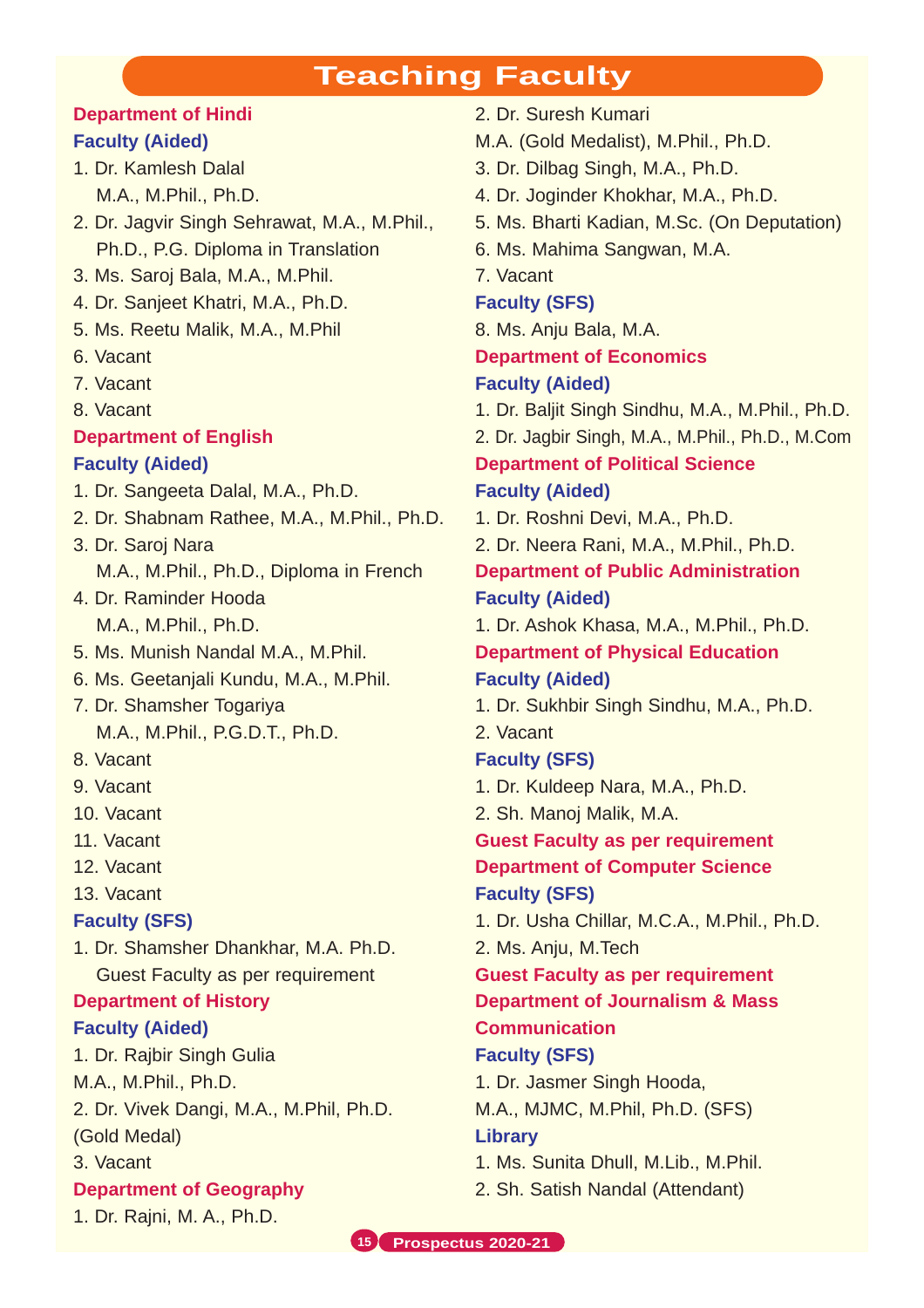### **Subjects Offered**

### **B.A- Ist, IInd and IIIrd Year**

## **B.A (FIRST SEMESTER)**

**Compulsory Subjects:** (1) English (2) Hindi / Sanskrit

(3) Environmental Studies (4) Basic of Computer

It is mandatory to qualify the Environmental Studies and Basic of Computer theory and practical exam both.

Elective Subjects: Select any one combination from the following subjects. Final decision in this regard will be of the Admission Committee keeping in view the availability of seats on merit basis in that particular subject.

#### **S.No. Combination**

- 1. Economics and Geography
- 2. Mathematics and Geography
- 3. Political Science and Geography
- 4 Physical Education and Geography
- 5. Sanskrit (E) and Geography
- 6. Public Administration and Geography
- 7. Geography and History
- 8. Economics and History
- 9. Political Science and History
- 10. Public Administration and History
- 11. Physical Education and History
- 12. Economics and Mathematics

#### **Important Note 1. Following Combinations of Subjects are not allowed**

#### **S.No. Combination**

- 1. Economics and Sanskrit ( Elective )
- 2. Political Science & Phy. Education
- 3. Mathematics and Political Science
- 4. Public Administration & Pol. Science

#### 16. Sanskrit (E) & Political Science

**S.No. Combination**

17. Sanskrit (E) & Public Administration

14. Economics and Public Administration 15. Economics and Political Science

18. Sanskrit (E) and History

13. Sanskrit (E) and Mathematics

- 19. Sanskrit (E) and Physical Education
- 20. Public Admn. and J&MC
- 21. Political Science and J&MC
- 22. Geography and J&MC
- 23. History & J&MC
- 24. Physical Education and J&MC

#### **S.No. Combination**

- 5. Public Administration & Mathematics
- 6. History and Mathematics
- 7. Mathematics and Physical Education
- 8. Public Admn. and Physical Education

### **2. Total No. of Seats in B.A. 1st Semester = 1200**

#### **B.A.(JMC)=60 Seats**

3. The student who wants to choose Mathematics must have studied Mathematics in the previous class.

4. Following are the conditions for taking Physical Education as a subject in B.A. Sem.-I :-

(a) The student should have obtained the first, second or third position in a state level tournament during the last three sessions.

(b) The student should have obtained the above-mentioned position in a game that is recognised by M.D. University, Rohtak.

(c) If the seats remain vacant, State-Level participation in the above-mentioned games will be considered.

(d) If the seats still remain vacant, academic merit will be followed.

#### **B.A. (Third Semester)**

Every student would have to opt for the same subject combination which he had in B.A.-I sem. **B.A. (Fifth Semester)**

Every student would have to opt for the same subject combination as he had in B.A. II sem. **16 Prospectus 2020-21**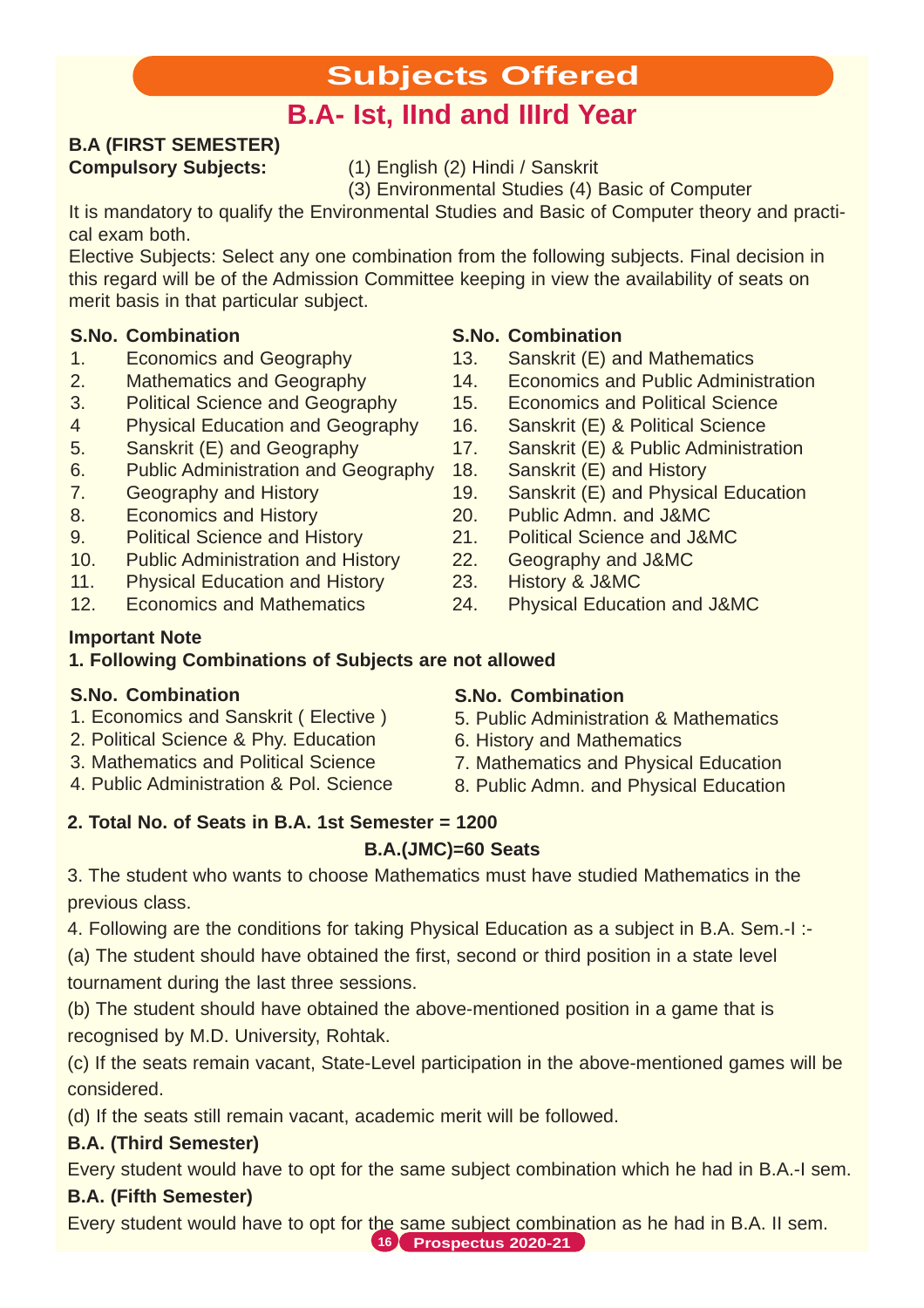## **B.Sc.- Ist, IInd and IIIrd Year B.Sc. (1st Semester)**

**Compulsory Subjects : Environmental Studies :** It s compulsory to qualify the paper in first Year

: Basic of Computer : It is compulsory to qualify the paper in 2nd sem.

**Elective Subjects :** One of the following combinations of elective subjects is allowed.

- S.No. Combination
- 1. Botany, Zoology, Chemistry
- 2. Mathematics, Physics, Chemistry
- 3. Mathematics, Physics, Computer Science
- 4. Mathematics, Physics, Information Technology.

**Note:(I)** Ingroups3,4,&5thereare40seatsineachgroupandadmissionisallowedaspermerit.

#### **(ii) Total No. of seats in B.Sc. 1st Semester :-**

B.Sc. (Non-Medical) =  $640$  B.Sc. (Medical) =  $160$ 

#### **Subject-wise details are as under :-**

| Subject            | No. of Seats | Subject                       | No. of Seats |
|--------------------|--------------|-------------------------------|--------------|
| <b>Mathematics</b> | 640          | <b>Physics</b>                | 640          |
| Chemistry          | 720          | Comp. Science                 | 40           |
|                    |              | <b>Information Technology</b> | 40           |
| <b>Botany</b>      | 160          | Zoology                       | 160          |

## **B.Sc. (3RD SEMESTER)**

#### **Compulsory Subjects:** Hindi or Sanskrit

**ElectiveSubjects** in B.Sc.II,astudenthastooptforthesamesubjectcombinationasinB.Sc.sem-I. **B.Sc. (5TH SEMESTER)**

In B.Sc. III, a student will have to opt for the same subjects combination as in B.Sc. sem-II .

## **B.Com.- Ist, IInd and IIIrd Year**

#### **B.COM. (1ST SEMESTER)**

1. Business Economics 2. Financial Accounting 3. Business Mathematics

- 4. Business Management 5. Business Communication
- 6. Fundamentals of Computer 7. Environmental Studies

**Note :** It is compulsory to qualify the paper of Environmental Studies in first year.

**Note:1.** There are 40 seats in Computer Application, therefore, admission is allowed on merit.

#### **2. Total no. of seats in B.Com. 1st Semester = 160**

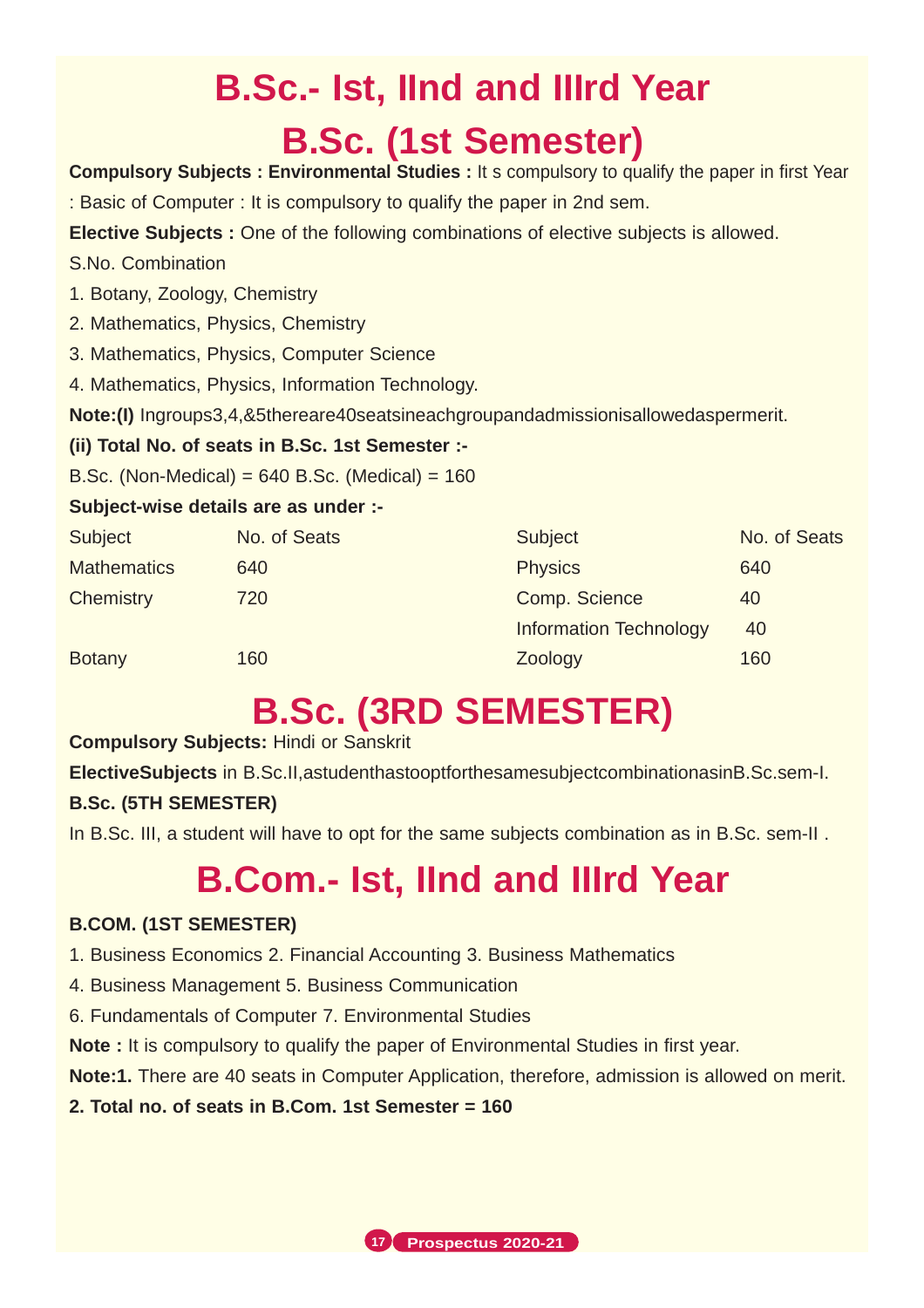#### **B.COM. (3RD SEMESTER)**

1. Business Regulatory Framework 2. Corporate Law 3. Business Statistics

4. Corporate Accounting 5. Marketing Management 6. Banking and Banking Law (Elective)

#### **B.COM. (5TH SEMESTER)**

1. Cost Accounting 2. Taxation Law

3. International Financial Market Operations. 4. Accounting for Management

5. Secretarial Practice (Elective)

**INTERNAL ASSESSMENT :** For all UG/PG classes 20% of the total marks are earmarked for internal assignment in which 5% marks will be on account ofthe attendance, 10% for unannounced class Testand5%forassignment.

**MIGRATION** : The student from any other University / Board recognized by the M.D.University, th Rohtak have to submit his/her Migration Certificate as per MDU directions otherwise late fee of Rs 500/- will be charged as per rules of the University

#### **ELIGIBILITY CONDITIONS FOR UNIVERSITY EXAMS**

Every student has to attend 65% of total lectures and secure 25% marks in the Class Tests.

Note: A student will have to be present in practical/science/compulsory/creative/optional subjects. Lectures will be counted till last week before the date of commencement of University Exams. No relaxation will be given in these rules. Those who do not fulfil the above mentioned conditions, will not be allowed to appear in the University exams. Such students can appear in University Exams changing their status from being a regular student to becoming a Distance Education Student.

#### **CHANGE OF SUBJECT / FACULTY**

The students of Sem.-I who want to change their subject or faculty, if any, have to submit an application in the office of Controller of Examination within 15 days of the commencement of the session, no request in this regard will be accepted.

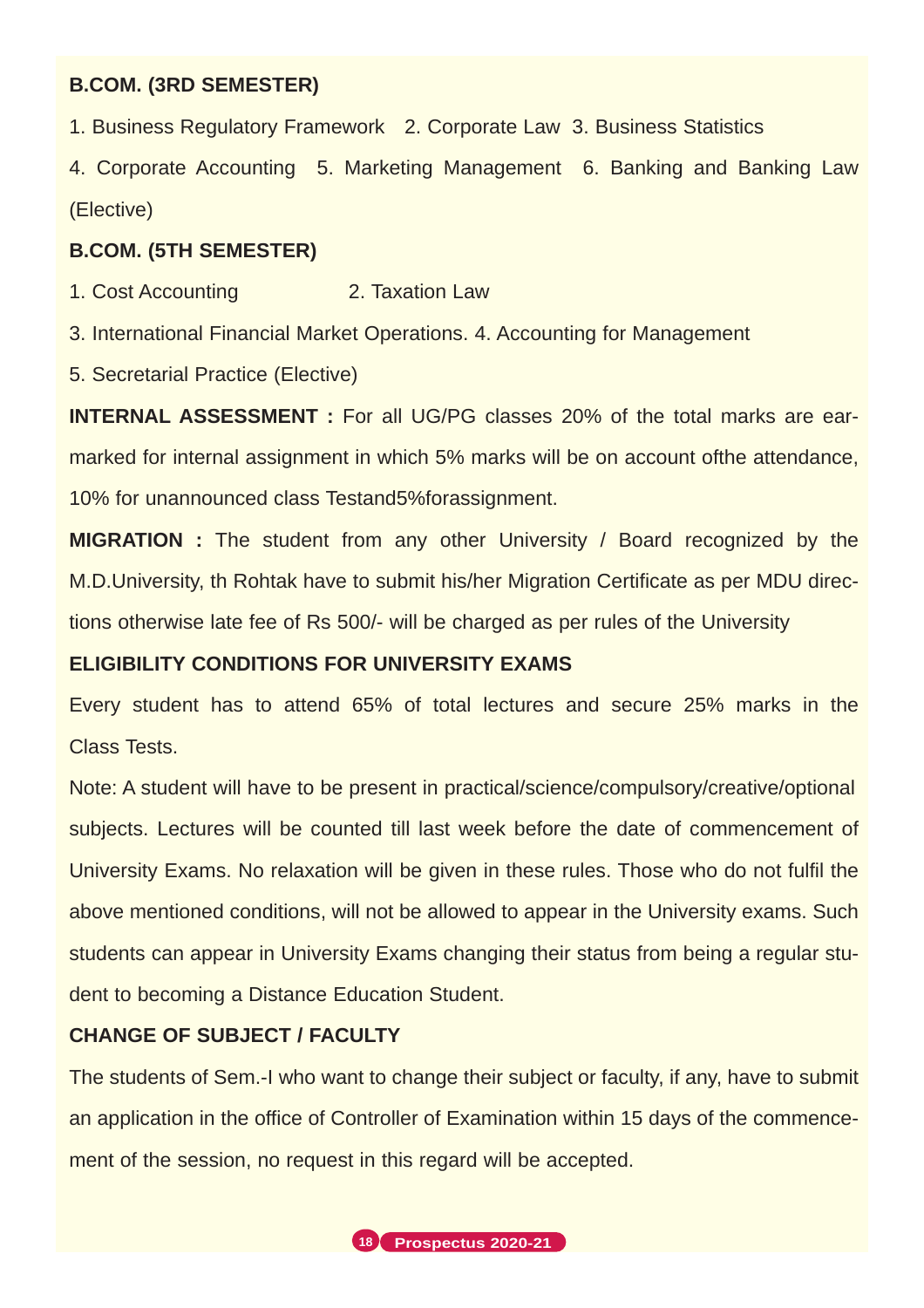#### **REFUND OF FEES**

If a candidate after having been admitted to the first year of a course, leaves the course without attending any class and he/she applies for refund of fee within 7 days of the date of admission, the fee paid by him/her shall be refunded after deducting Rs. 1000/-.

Provided that if a candidate after having been admitted to the first year of a course withdraws his/her candidature and the seat vacated by him/her is subsequently filled up from the waiting list, the fee paid by him/her shall be refunded after deducting 15% of the fee paid by him/her subject to a minimum of Rs. 1000/-

Provided still further that if in a similar case, the seat vacated by a candidate is not filled up, the fee paid by him/her would not be refunded.

#### **RETURN OF SECURITY**

A student who has been a defaulter or has not informed the college authorities well in time in writing, will not be returned his security. If the security is not claimed after the departure of the studentfromthecollege,withinsixmonths,thisamountwouldbeusedforthebenefitofthestudents.

#### **RULES FOR FINE**

1. College/University fine would have to be paid in time in the office. Noting down the dates from the college notice board, would be the responsibility of the students.

2. A student who is on leave must make arrangements for submitting fees by due date,

otherwise ten rupee per day will be charged as fine from him on expirity of the due date.

3. If a student remains absent from the class, he /she will be charged Rs. 5/- per lecture per day.

4. The name of a student who is absent from the class for 15 days consecutively from the date of depositing fee, would be struck off from the college rolls.

5. Fee would be deposited in cash only . Cheque or draft will not be accepted. Once deposited, fee would not be returned.

#### **RULES OF RAILWAY/ BUS PASS**

1. Railway / bus pass will be prepared from Rohtak to the address of the student which is entered by him in his admission form.

2. The student will be solely responsible for any discrepancy if found regarding his / her bus pass at a later stage.

3. Student must consult the concerned clerk in the office for bus pass and must use the Bus pass form given in the prospectus and which could be downloaded from the college website also.

#### **IDENTITY CARD**

Every student should get his identity-card ready after admission to the college. It is compulsory for every student to carry his/her Identity Card in the college campus. Whenever he has to borrow a book from Library, to apply for remission of fine or fee, and refund of securities etc., he must have the identity card with him. If it is lost, it should be reported to the office and after depositing Rs. 200/-, a duplicate identity card would be re-issued to the student. The Identity Card is a proof of one's being a bonafide student of the college and should, therefore, be kept with due care.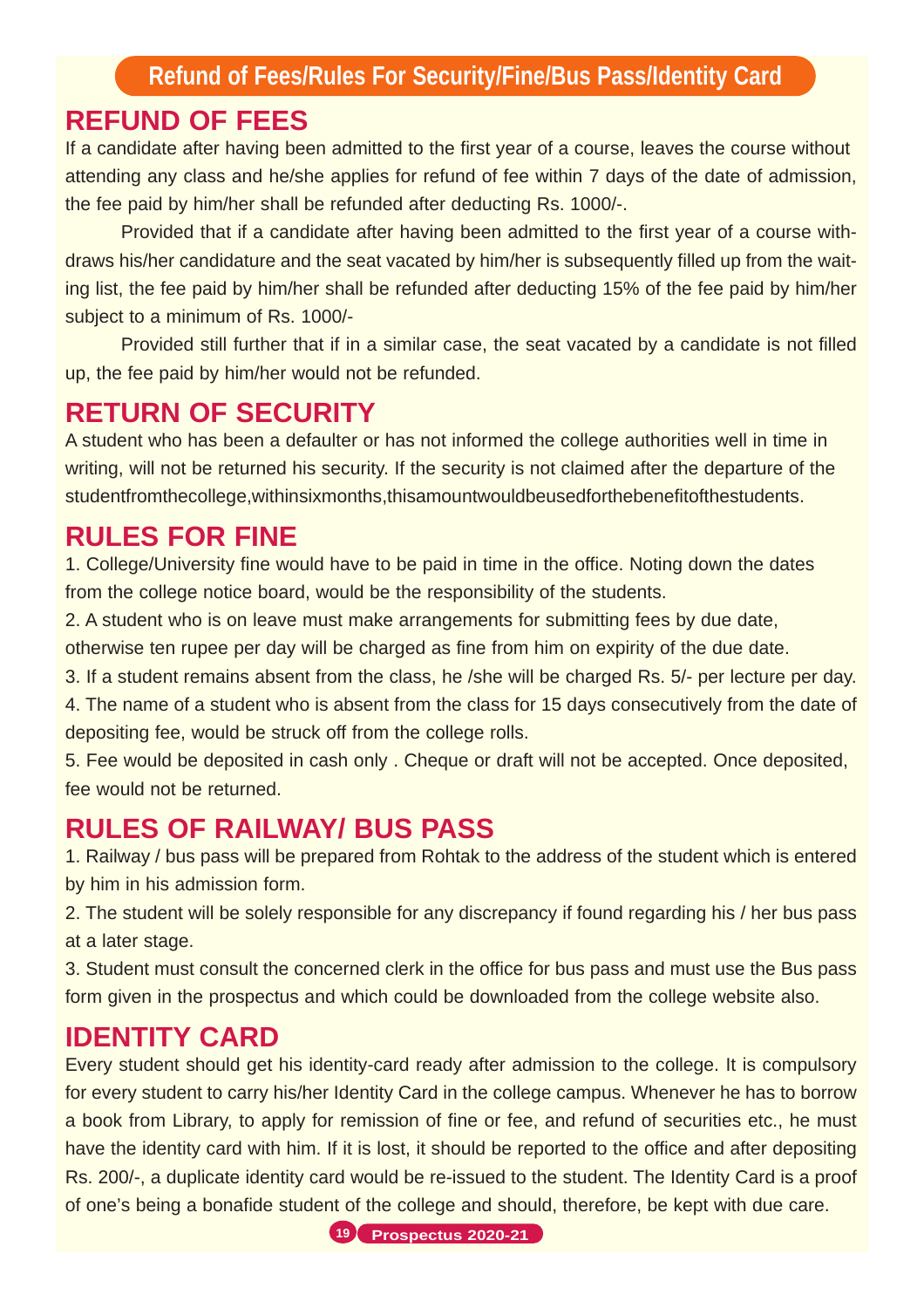#### **Scholarships And Aids**

Meritorious and poor students are granted half-fee concession/full fee concession. They mayapply for it as notified by the college authorities and by the given date. Up to a maximum of 10% of the total strength of the students on roll are eligible to be granted such benefits as per norms.

Principal can also help the needy students from the Student Aid Fund.

There is a provision for State and National-level scholarships and other stipends/loans in the college :

1. Deen Bandhu Sir Chhotu Ram Scholarships, for rural students only.

2. Dr. Ompati Hooda Memorial Charitable Trust Scholarships under which Rs. 5100/- to each topper student of B.A. I, II & III year class and Rs. 5100/- to each male & female best athlete of the college is provided every year.

3. Shri Griwar Singh Memorial Scholarships to deserving 5 Students under which Rs. 5100 to each student of the college is provided every year.

- 4. Dr. R.K. Memorial foundation Scholarships
- 5. Wards of Freedom fighters Scholarships
- 6. Scholarships for Physically challenged.
- 7. Scholarships for students from Minority category.
- 8. College SAF Scholarships
- 9. Scholarships for SC/ST/BC

10. Jat College Alumni Association Scholarships.

\* These scholarships are to be awarded to sincere, resolute and brilliant students who genuinely need financial assistance.

\* These scholarships are available only for the students who are striving hard in face of adverse circumstances & personal misfortune such as death of one or both parents, serious illness or low income of parents/gaurdians.

\* These scholarships will be used only to pay college fees.

\* Applicants must be able to convince Jat College Alumni Association Scholarship Screening and Awarding Committee about their genuine need and proper utilization of the financial aid they expect to receive.

\* Jat College Alumni Association expects these Scholarships only to be utilized as a means to tide over the adverse circumstances and move on in pursuit of education so that no brilliant hardworking student is deprived of education for lack of money.

\* Application forms of all the above mentioned scholarships are available in the office of the Student Welfare Cell of the college or can be downloaded from the college website.

\* Students in need of financial aid must contact Dr. Sangeeta Dalal or any other member of the Student Welfare Cell, as soon as they join the college, so that they can apply well in time.

\* Students must pay close attention to the College Notice boards and the College website as detailed information will be displayed there from time to time, regularly.

11. The eligible SC/ST, OBC, PwD students etc. should submit their scholarship form for the Academic year by February for processing scholarship.

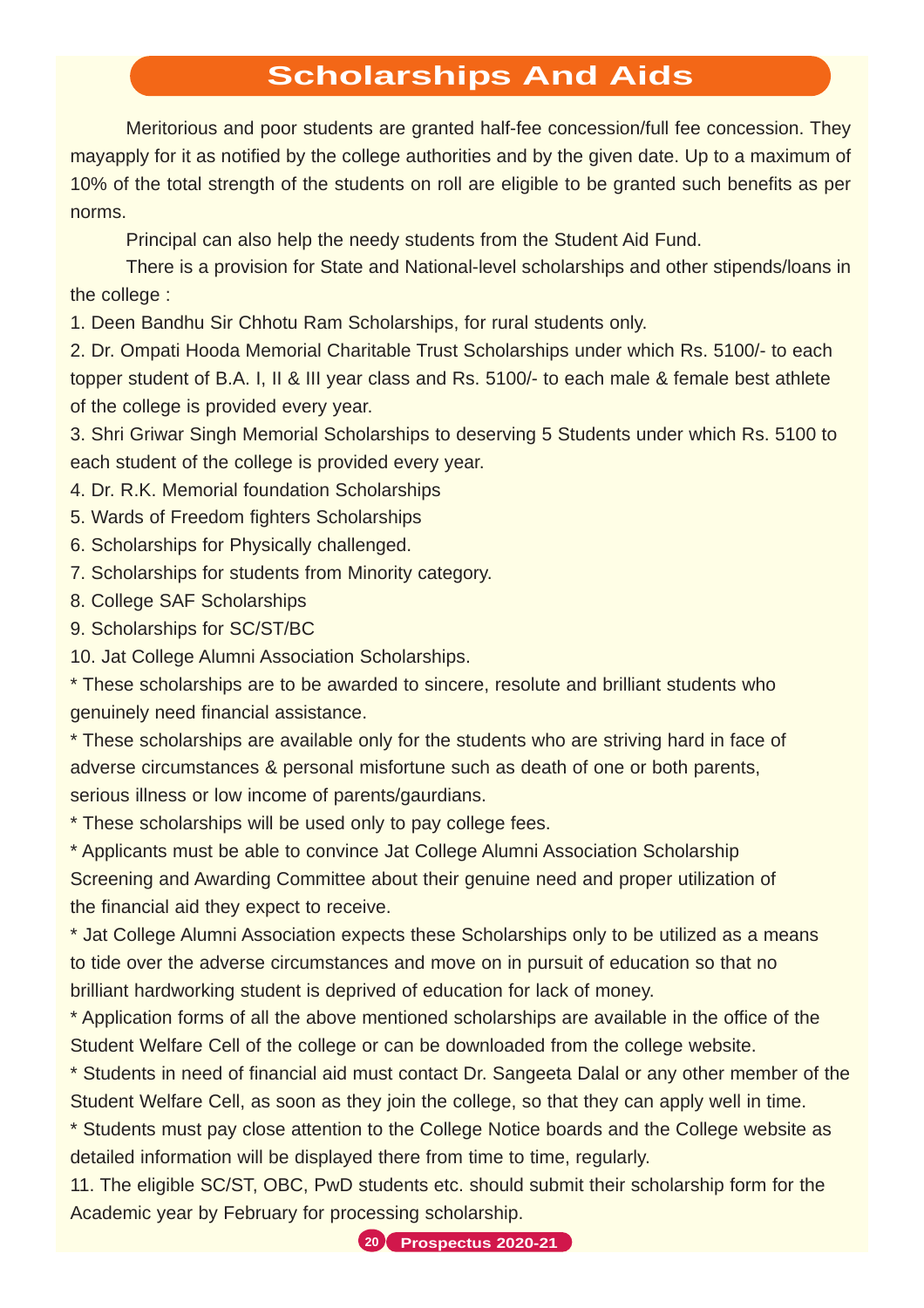#### **Prizes**

Students with distinction in academics, sports and cultural activities are awarded prizes and certificates in Annual Prize Distribution Function. Prizes for competitions and activities organised by the Departments/Societies are awarded there and then, on the spot.

A student with multi faceted personality and extraordinary achievements in many fields is awarded Over All Outstanding Achiever of the College. He/she is awarded handsome cash prize and certificate in Annual Prize Distribution Function.

#### **ACADEMIC PRIZES**

1. For the purpose of academic prizes, Humanities, Medical, Non-medical, Commerce would be considered separate disciplines.

2. Prize is awarded in each subject with the condition that a student gets a minimum of 60% marks in a particular subject and also gets minimum pass marks in all other subjects.

3. In case a student obtaining highest marks is found ineligible because of the above mentioned conditions (at Sr. No. 2), the student obtaining the next highest marks and fulfilling the above mentioned condition would become eligible for the prize.

4. Prizes shall also be given to all students who stand 1st., 2nd. and 3rd. in the college in different classes in the Annual University Examination with the condition of minimum 60% marks.

5. Students topping in a particular class in the University examination and also placed in the University Merit List shall be awarded by the College Roll of Honour at the time of the Annual College Function. (For details please visit the college website)

#### **CULTURAL ACTIVITIES AND PRIZES**

College has actively functional and vibrant "Three Arts Club" for various cultural activities. It facilitates participation of the students in Zonal Youth Festival, Inter Zonal Youth Festival, Inter University Youth Festival, Inter College Competitions, State & National Level Competitions of Cultural Activities. College participates enthusiastically in all the events of Music, Dance, Drama, Fine Arts, Elocution, Literary etc. as organised by MDU, Rohtak. Talent Search Festival is organised, early in the session to involve maximum number of students in cultural activities and to ensure proper selection of the college team for Youth Festival MDU, Rohtak.

\* The College provides ample opportunities for the students to cultivate their interest in cultural activities and show case their talent and participate in Youth Festival.

\* Students are given special incentives and handsome cash prizes for achieving excellence in Zonal, Inter Zonal, Inter University Youth festival, organised by the MDU, Rohtak.

\* College Colour and prizes are also awarded to students declared :- Best Singer (Male), Best Singer (Female), Best Dancer (Male), Best Dancer (Female), Best Speaker, Best Artist, Best Painter in the college.

**NSS-** Prizes are awarded to Best Camper and Best Volunteer per NSS Unit.

**NCC-**Prizes are awarded to Best Cadet and for selection in RD Camp, New Delhi.

**YRC-** Prizes are awarded to Best Camper and Best YRC Volunters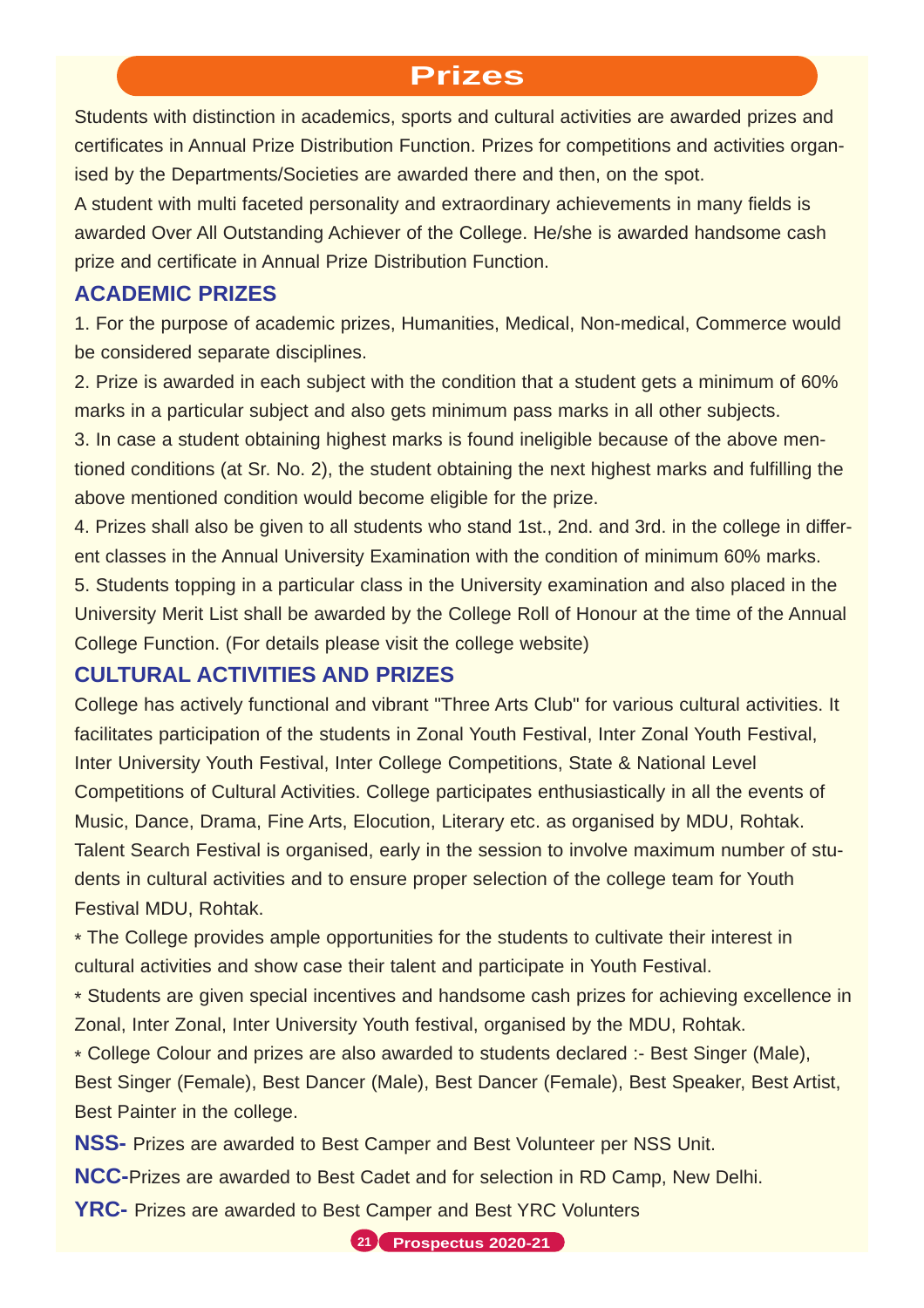#### **Library**

The college has a central library for the use and benefit of the students, staff members, research scholars and local community. The central library of the college is supplemented by the departmental libraries in the various departments of the college particularly the P.G. Departments.

\* The central library has a rich collection of around 35286 Books apart form the departmental libraries.

- \* It subscribes to more than 53 Journals, 39 Magazines and 12 Newspapers in Hindi and English.
- \* The library is connected online to e-books and e-journals. It is a member of DELNET and N-LIST.

\* Reference section of the library is very rich as it is well stocked with Encyclopedias, Dictionaries, Atlases and a large number of books by renowned national and international authors or publishers. It caters to the need of the brilliant students, research scholars and teachers and stimulates them intellectually.

\* The library also has a reference service in the form of CAS, SDI and news paper clippings.

\* The central library is a computerized and uses SOUL Software.

\* The OPAC / Library Catalogue allows the users to search any book/journal/dailies/magazines of their choice by author, title, publisher or keyword etc. It has upto date catalogue about the occupancy of the library. \* Twenty computer terminals have been placed for users for accessing internet facilities.

\* New additions in the library section are displayed on the 'New Arrival Display Rack. Books in great demand for issue can be reserved by any user on the circulation counter.

\* Photocopying service is available for students and staff members from the documents available in the library. Library has a wall paper where students can post and display their poems articles and literary material reading.

\* There is an air cooled & spacious reading hall well equipped with a large number of dailies, weeklies, periodicals and journals on a variety of subjects.

\* There are separate Reading rooms for girls and research scholars.

\* During examinations, library remains open late in the evening. Library may remain open late in the evening if demand is put up by the students.

The Library Development Council is chaired by the Principal, has many staff members and students on board so as to chalk out plans and strategies for the development of the library.

#### **LIBRARY RULES**

1. The maximum 2 library books to UG and 3 Books to PG students that can be issued to students of different classes. Reference Books will not be issued.

2. Library books shall be issued only on the production of library tickets and identity cards by the students only for 14 days.

3. Books will be issued for a fixed duration and must be returned to the library on or before the due date. Delay in returning a book will automatically entail a fine of one rupee per day per book.

4. Magazines (excluding those for the current month/week) may also be issued for 2 days. Fines are imposed in the case of late return of magazines/periodicals.

5. Students are not permitted to take books outside without getting them issued.

6. Identity card of a student issued by the library cannot be used by another student. The librarian must be immediately informed in case the identity card is lost.

7. A student himself will be responsible for the books issued on his card. He has to pay for the damage done to books in the form of writing, tearing a page or pages, or in any other manner. The damage will have to be compensated for either in cash or by replacing the damaged book by a new book.

8. If a book is lost, then the concerned student must inform the librarian.

9. A dignified silence must be maintained in the library.

10. All the books must be returned before getting No-Dues at the time of final exams.

11. Entry of the students in the library is allowed only with identity card.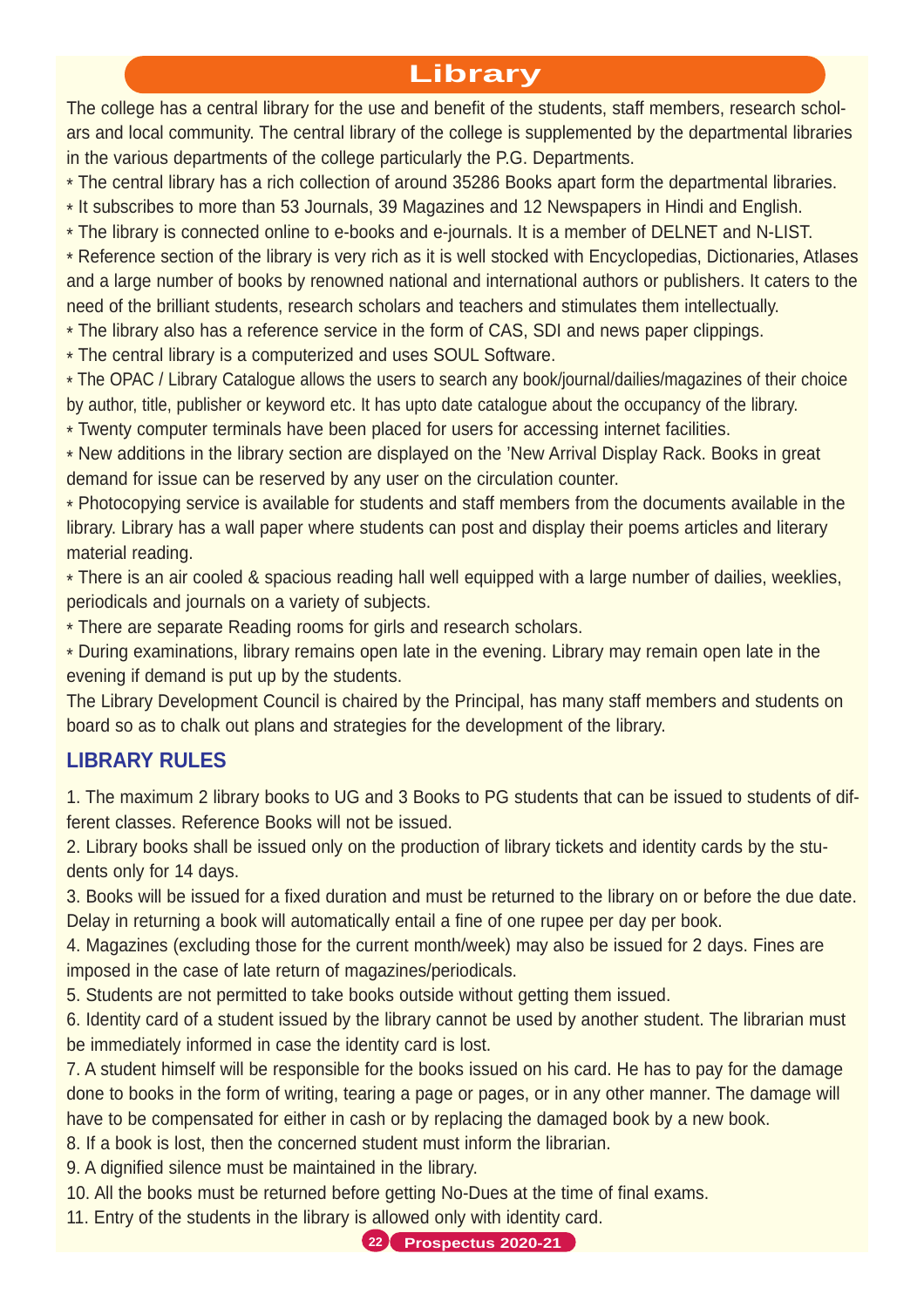#### **Sports, NCC, NSS, YRC, Magazine, Hostel**

**SPORTS** The college was designated "Mecca of Sports" by the Peer Team of National Assessment and Accreditation council (NAAC) in its Accreditation Report in 2003. The College has won Overall Sports Championship(Men)ofM.D.UniversityRohtakforthepasttwentyoneyears consecutively.

The college provides facilities for the following games besides Athletics : Hockey, Football Basket ball, Cricket, Wrestling, Kabaddi, Kho-Kho, Handball, Boxing, Weight Lifting, Gymnastics, Softball, Baseball, Badminton, Judo, Volley Ball, Corf Ball, Net Ball, yoga, Vovinam Games, Jump Rope and Wrestling and Table Tennis. The college has well maintained play grounds right on the Delhi Road, Rohtak. The college also has a magnificent air cooled Indoor Stadium and a 16 station Gymanasium fully equipped for body building and fitness.

Students participate and win accolades in Inter-College, Inter-University, State, National and even Internationallevel competitions. Annual Athletic Meet of the college isusually held in February. Tomotivate,honourandtoensurezealousparticipation,studentsareofferedmanyincentivessuchas: \* Admission fees Fee concession for various categories of players and winners. (for details contact Dr. Sukhbir Singh, HOD Physical Education before admission or visit the college website.)

\* Free of cost Track suits, Sports Kits, Sports Uniforms, Refreshment and special diets.

- \* All the winners are awarded prizes and certificates in the Annual Athletic Meet.
- \* Best Athlete (Boy) and Best Athlete (Girl) are awarded trophies, certificates and prizes.
- \* Record breakers are also awarded cash prizes.

\* Players are also offered career guidance and counseling so as to avail maximum benefit from the state and central Government policies and schemes.

Sports persons of the college are expected to participate in the various games and sports organized by the college and represent the college if selected in the college team, Inter University and other National level competitions. They must be committed and dedicated to maintain the glorious reputation of the college.

**N.C.C.** The college maintains 3 platoons of National Cadet Corps (Boys & Girls), which are part of Haryana in which 60 students can get admission. Cadets are provided insurance policies. They can also be members of C.S.D. canteen.

**N.S.S.** The college maintains 5 units of N.S.S. (3 boys' units and 2 girls' units, each unit having minimum 100 volunteers)which remain active throughout the year, promoting the spirit of social service and patriotism among students. Different activities related to Adult Education, Environment & Pollution, AIDS etc., and other socially productive programmes are organised as a part of the N.S.S. camps.

**YRC** The college has 7 units of YRC (each unit is having minimum 60 students). The YRC - Volunteers activily participate in various activities with the motto - Health, service and friendship organised by the college as well as M.D. University. They are sent to attend various National Level, Sate Level, District Level and university level camps. First aid training is mendetory for each YRC volunteer.

**COLLEGE MAGAZINE** The college magazine 'The Heroes' is published once a year. Willing students are supposed to submit their articles to the concerned incharge by a fixed date. Prizes are awarded for the best articles contributed for the various sections of the magazine. The magazine is brought out as a result of the combined efforts of members of the Editorial Board in which students also play a role as Student Editors.

**HOSTEL The college has separate hostels for girls and boys. The hostels have : Co-operative mess, Library with reference Books, Magazine and Newspapers, Study Room, Regular Health Checkup, Computers with Internet, Sports facilities, Recreation Room with T.V., Solar Water Heater, Round the Clock availability of the watchmen and supervisors. Residences of the Wardens are in the Campus itself. SeparateProspectusisavailableforadmissiontothehostel.**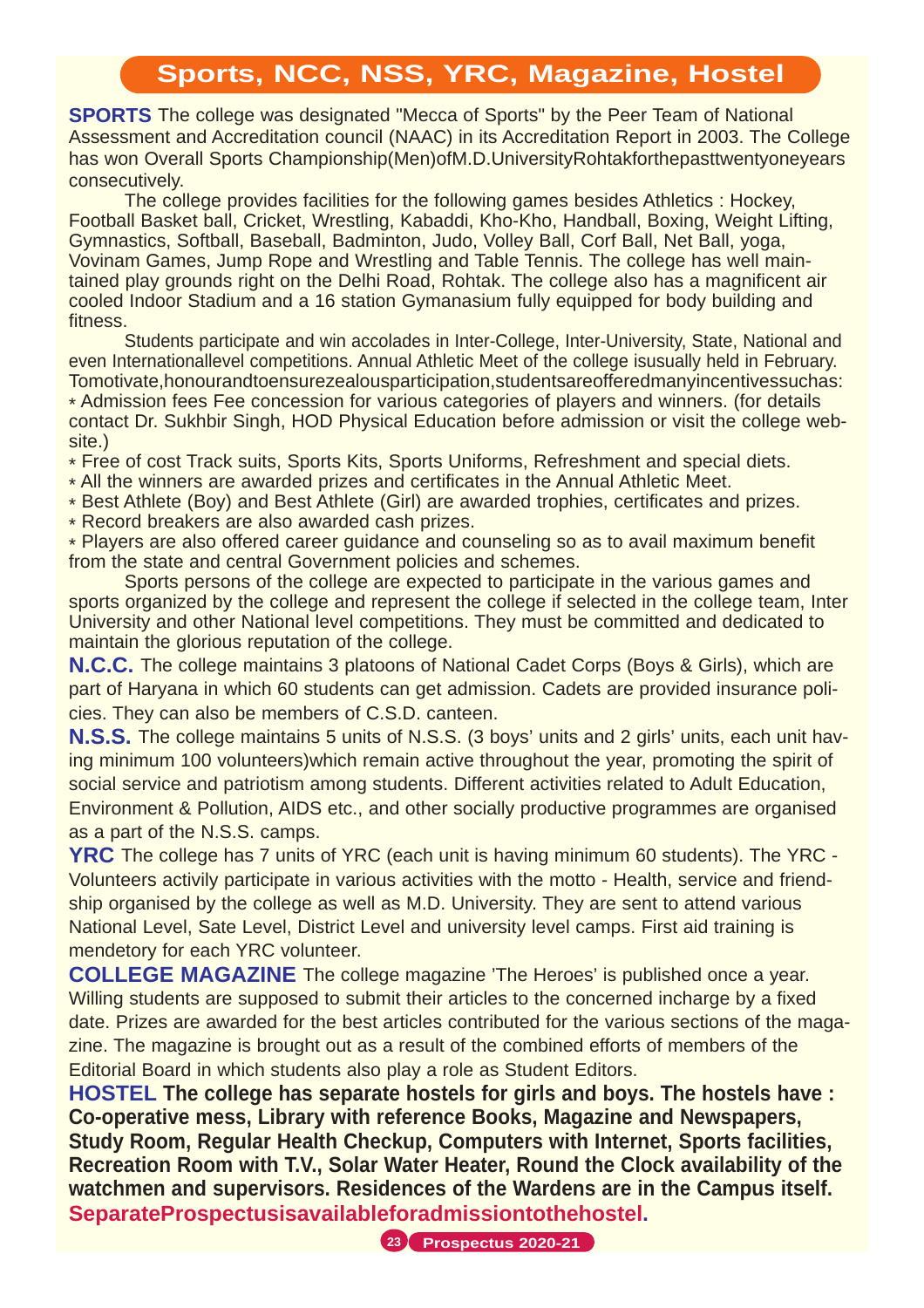#### **Training & Placement Cell**

The College has full fledged training & placement cell for the guidance and placement of students in different areas.

#### **Objectives :**

Analysing and guiding the institute environment to complete development oriented. For this development of language and personality, knowledge, skills, aptitude and attitude of students are the main focus areas :-

1. Giving training on vocal and grammatical use of language.

2. Training on personality through guidance on physical, moral and social aspects.

3. Conduct of different competitions for checking and enhancing the knowledge and skills on technology.

4. Developing practical skills in the lab work and by organizing training in industries during regular course.

5. Giving details of jobs in government, semi-government and private industries/ sectors.

6. To develop entrepreneurship qualities in the students.

7. To develop leadership qualities and to advance their self esteem.

#### **Placement activities:**

1. Companies of repute are invited to the institute. Students are guided and helped to reach to particular company of their choice which are not able to visit on campus placements.

2. All possible efforts are made to take the feedback from the companies about the performance of the selected candidates and reasons for the candidates not selected.

3. A comprehensive study and analysis is being carried out by the experts to formulate further work of training and academic policies of the institutions.

4. Focus of training is to prepare and/or fix the placements well in advance.

#### **Ban on Ragging**

The instructions for curbing ragging as conveyed by the UGC vide letter No. FA-I/97(CPP-II) dated 7th July, 2001 in view of the judgement of Supreme Court in Civil Writ Petition No. 656 of 1998 'Vishwa Jagriti Mission V/s Centre Govt.' given below shall be adhered to strictly.

Ragging in educational institutions is banned and any one indulging in ragging is likely to be punished appropriately, which punishment may include expulsion from the institution, suspension from the institution or classes for a limited period or fine with a public apology. The punishment may also take shape of (i) withholding scholarships or other benefits (ii) debarring from representation in events (iii) withholding results (iv) suspension or expulsion from hostel or mess, and the like, (v) Lodging of FIR with the local police. If the individuals committing or abetting ragging are not/cannot be identified, collective punishment can be awarded to act as a deterrent.

Any disorderly conduct whether by words spoken or written or by an act which has the effect of teasing, treating or handling with rudeness any other students, indulging in rowdy or in disciplined activities which causes or is likely to cause annoyance, hardship or psychological harm or to invoke fear or such tension thereof in freshers or junior students or asking the students to do any act or perform something which such students will not do in the ordinary course and which has the effect of causing or generating a sense of shame or embarrassment so as to adversely effect the physiquent or psyche of a fresher or a junior student will be deemed an act of ragging. **Hon'ble Supreme Court of India in SLP (C) No. 24295/2004 in the matter of University of Kerala V/s Council of Principals, Colleges of Kerala & others has ordered that if any incident of ragging comes to notice of the authority, the concerned student shall be given liberty to explain and if his explanation is not found satisfactory, the authority would expel him from the Institution.**

**It is mandatory to submit a self declaration against ragging alongwith the admission form (Attached with the admission form)** 

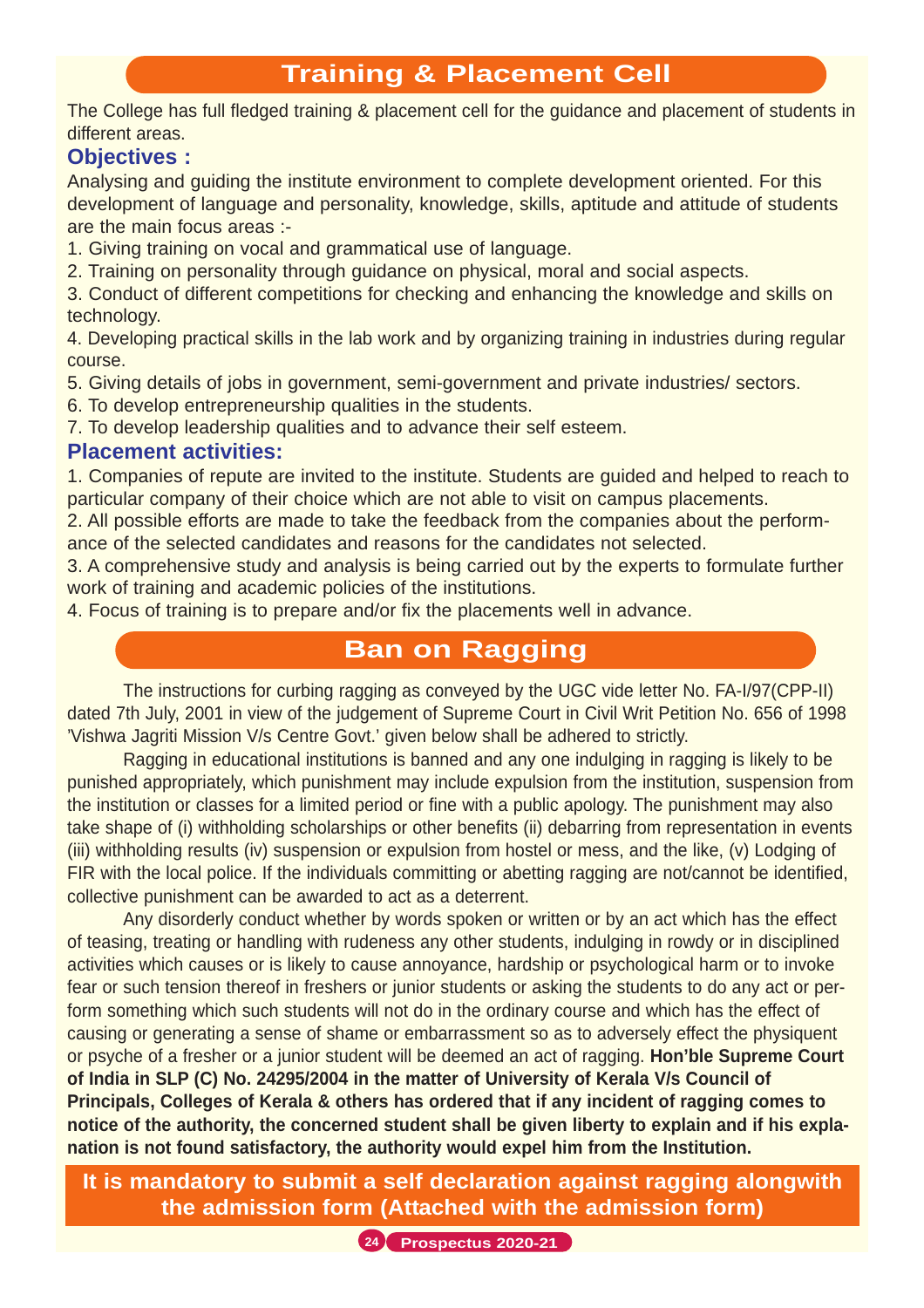#### **Rules**

**1.** Notice-boards have been placed at the main entrance of the College Gate and at some other places in the college to enable students to be in touch with the orders and directives of the Principal and instructions received from the University from time to time. It is the duty of each student to keep him/her self informed of such notices.

**2.** It is expected from all students to maintain good conduct and discipline in the classes, library, playgrounds and at all functions organised in the college. **3.** Smoking is strictly prohibited on the college campus. Strict disciplinary action shall be taken against defaulters.

**4.** If a student directly or indirectly takes part in any agitation or incites others or holds unauthorised meetings or takes part in activities which, in the eyes of the Principal go against the interests of the college or disturb the discipline, any kind of punishment can be awarded by the Principal to the erring student.

**5.** Afterthe classis over, boys are expected to waittillthe girlstudentsleave the classroom. The girl studentsshouldenterclassroomsaftertheboyshaveentered. **6.** Cycles, scooters, motorcycles should be parked in the sheds. Defaulters shall be fined.

**7.** In order to keep the campus clean, students should make use of dustbins. **8.** Acts such as use of foul-language, shouting, hooting; cracker-bursting, throwing waterballoons, eve-teasing; possession of any kind of weapon; damaging/stealing of college property, college furniture, items in the library, etc.; carrying mobile phones, radiotransistors etc. in the college are strictly prohibited.

**9.** If a student wants to meet the Principal for some reason, he should do so during the visiting hours fixed for students.

**10.** It is expected of students to feel proud of their institution and try to make themselves a source of pride for the institution.

**11.** Filling of Examination Form is candidate's own responsibility. Information shall be given on the notice board of the college accordingtouniversityschedule.

**12.** Any discrimination based on caste, gender, creed, colour, race, religion, place of birth, political conviction, language and disability is strictly prohibited.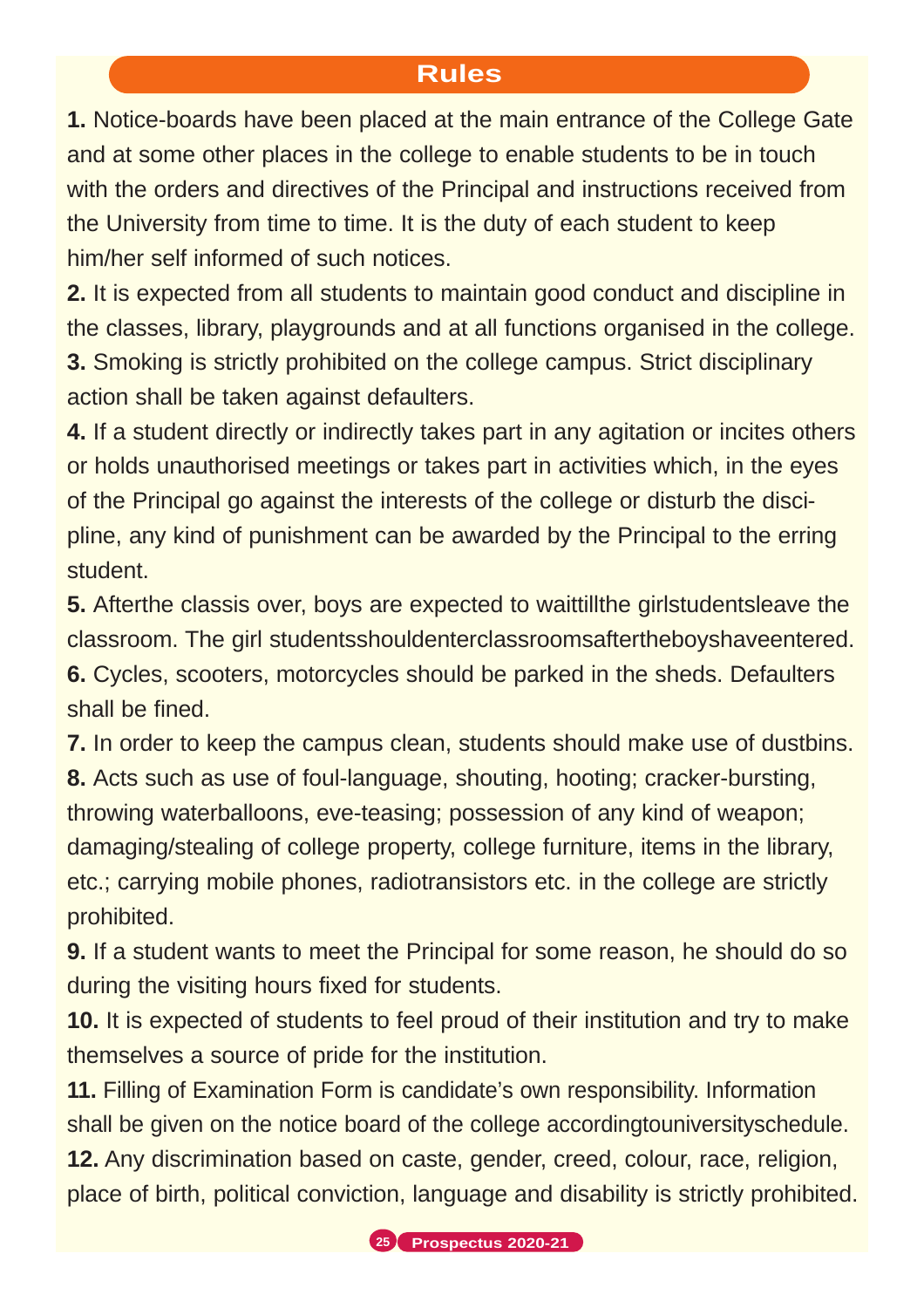## **Important Contact List for Students**

|                                                      |                               | Student must read carefully and can contact the concerned person to seek the required information : |
|------------------------------------------------------|-------------------------------|-----------------------------------------------------------------------------------------------------|
| <b>Sr. No. Information About</b>                     | <b>Concerned Staff Member</b> | <b>Available in</b>                                                                                 |
| <b>Problem/Issue</b>                                 | To be contacted               |                                                                                                     |
| 1. University Results/Roll No.                       | Dr. Rajbir Gulia              | <b>Office Controller of Examination</b>                                                             |
| 2. Subject Change                                    | Dr. Rajbir Gulia              | <b>Office Controller of Examination</b>                                                             |
| 3. Internal Assessment                               | Dr. Rajbir Gulia              | <b>Office Controller of Examination</b>                                                             |
| 4. Habitual Absentees                                | Dr. Rajbir Gulia              | <b>Office Controller of Examination</b>                                                             |
| 5. Legal Literary Cell                               | Dr. Ashok Khasa               | <b>Pub Administration Department</b>                                                                |
| 6. EVS                                               | Dr. Ramesh Dabas              | <b>Chemistry Department</b>                                                                         |
| 7. Time Table                                        | (Arts)                        | Dr. Rajani Geography Department                                                                     |
| 8. Time Table (Science)                              | Dr. Dilbag Kadian             | <b>Physics Department</b>                                                                           |
| 9. Time Table (Commerce)                             | Dr. Dayanand Malik            | <b>Commerce Department</b>                                                                          |
| 10. Library Card                                     | Mrs. Sunita                   | Library                                                                                             |
| 11. I-Card                                           | Mrs. Sunita                   | Library                                                                                             |
| 12. Student Activity Cell                            | Dr. Raminder Hooda            | <b>English Department</b>                                                                           |
| 13. Admission SC/ST/BC                               | Dr. Shamsher Togaria          | <b>English Department</b>                                                                           |
| 14. Scholarship SC/ST/BC                             | Dr. Shamsher Togaria          | <b>English Department</b>                                                                           |
| 15. Fees Grievance                                   | Dr. Jagbir Ruhil              | <b>Economics Department</b>                                                                         |
| 16. Ragging                                          | Dr. Ramesh Dabas              | <b>Chemistry Department/Staff Room</b>                                                              |
| 17. Eve-teasing / Harassment                         | Dr. Shabnam Rathee            | <b>Women Cell</b>                                                                                   |
| 18. Grievance Redressal                              | Dr. Dilbag kadian             | <b>Physics Department</b>                                                                           |
| 19. Personal Counseling                              | Dr. Kanta Rathee              | <b>Hindi Department</b>                                                                             |
| 20. Student Welfare Schemes                          | Dr. Sangeeta Dalal            | <b>English Department</b>                                                                           |
| 21. Youth Festival Dramatics                         | Dr. Shabnam Rathee            | <b>English Department</b>                                                                           |
| <b>Fine Arts &amp; Literary Section</b>              |                               |                                                                                                     |
| 22. Youth Festival                                   | Mrs. Munish Nandal            | <b>English Department</b>                                                                           |
| <b>23. NCC</b>                                       | Dr. Dilbag S. Dalal           | <b>Geography Department</b>                                                                         |
| 24. NSS (Girls)                                      | Dr. Sushila Dabas             | <b>Botany Department</b>                                                                            |
|                                                      | Dr. Manisha Dahiya            | <b>Maths Department</b>                                                                             |
| 25. NSS (Boys)                                       | Dr. Shishpal Rathee           | <b>Physics Department</b>                                                                           |
|                                                      | Dr. Vivek Dangi               | <b>History Department</b>                                                                           |
|                                                      | Dr. Jasmer Singh              | <b>JMC(Department)</b>                                                                              |
| 26. YRC (Girls & Boys)                               | Dr. Vivek Dangi               | <b>History Department</b>                                                                           |
| 27. Bus Pass                                         | Dr. Jagatvir Sherawat         | <b>Staff Room/Maths Department</b>                                                                  |
| 28. Career Guidance & Counseling Dr. Shishpal Rathee |                               | <b>Physics Department</b>                                                                           |
| 29. College Website                                  | Dr. Meetu Bharti              | <b>Physics Department</b>                                                                           |
| 30. Sports                                           | Dr. Sukhbir Singh Sindhu      | <b>Physical Education Department</b>                                                                |
| 31. Health Centre                                    | Dr. Manisha Dahiya            | <b>Botany Department</b>                                                                            |
| 32. Common Room (Girls)                              | Dr. Kamlesh Dalal             | <b>Hindi Department</b>                                                                             |
| 33. Attestation                                      | All Head of the Departments   |                                                                                                     |
| 34. Library                                          | Mrs. Sunita                   | Library                                                                                             |
| 35. Late Admission                                   | Sh. O.P. Hooda Head           | <b>Clerk Office</b>                                                                                 |
| 36. Hostel (Girls)                                   | Mrs. Saroj Bala               | <b>Hindi Department</b>                                                                             |
|                                                      | Dr. Renu Malik                | <b>Chemistry Department</b>                                                                         |
| 37. Hostel (Boys)                                    | Dr. Vivek Dangi               | <b>History Department</b>                                                                           |
|                                                      | Dr. Jasmer Singh Hooda        | <b>JMC Department</b>                                                                               |